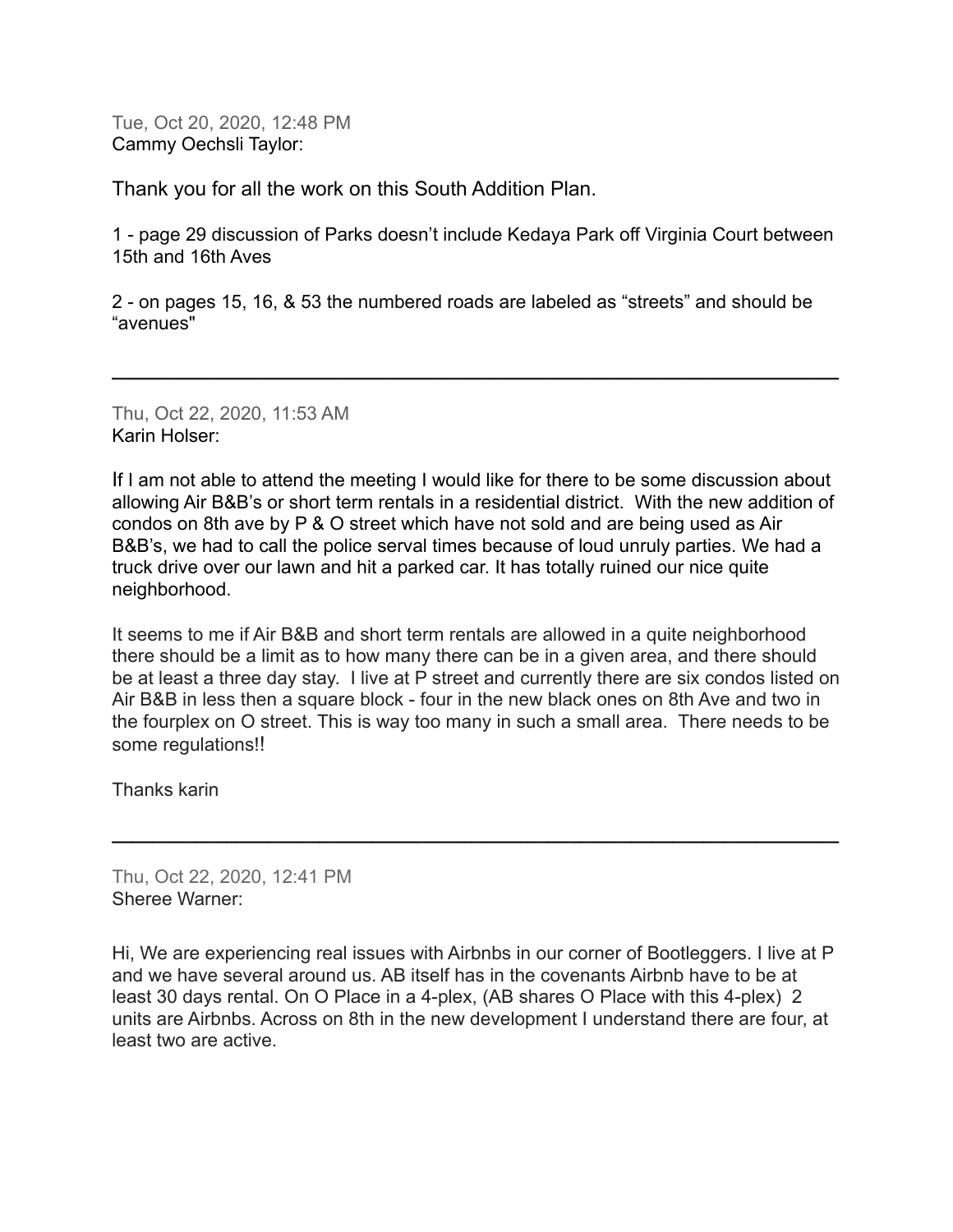We have strangers in and out all hours of the day and night. There are alot of parties and noise with all the comings and goings. They take up the little parking we already have. Strange people hang out on O Place visiting while smoking and drinking. Same across the street in the summer. Traffic has increased dramatically as numerous people stay at the Airbnbs or have numerous visitors.

This is degrading the everyday livability of our neighborhood and diminished the peace and "neighborliness."

I have a friend who has an Airbnb and he simply does not rent to any locals. That would be one item to put into place as it is locals who are using Airbnb as party houses. The other issue are the Airbnbs that do not have an owner present. There is no oversite. But even then the owner of the new development lives their part of the time and there are still issues. I spoke to Airbnb and they have a policy that no more than 16 people are to be in an Airbnb. Seriously!

Our neighborhoods are being denigrated by Airbnbs. Please address this. Thank you.

Sheree Nyren

Fri, Oct 9, 2020, 7:13 PM **Dorne Hawxhurst**

I can't download the plan. Please just check to make sure it's working properly. Thanks for all your hard work. Dorne Hawxhurst

**\_\_\_\_\_\_\_\_\_\_\_\_\_\_\_\_\_\_\_\_\_\_\_\_\_\_\_\_\_\_\_\_\_\_\_\_\_\_\_\_\_\_\_\_\_\_\_\_\_\_\_\_\_\_\_\_\_\_\_\_\_\_\_\_\_\_\_\_\_\_**

Fri, Oct 23, 2020, 10:06 AM **Dorne Hawxhurst**

Thank you. I could not read the street names on a couple of the maps, even after magnifying on my computer. That made it hard to review and understand.

\_\_\_\_\_\_\_\_\_\_\_\_\_\_\_\_\_\_\_\_\_\_\_\_\_\_\_\_\_\_\_\_\_\_\_\_\_\_\_\_\_\_\_\_\_\_\_\_\_\_\_\_\_\_\_\_\_\_\_\_\_\_\_\_

Thank you, Dorne Hawxhurst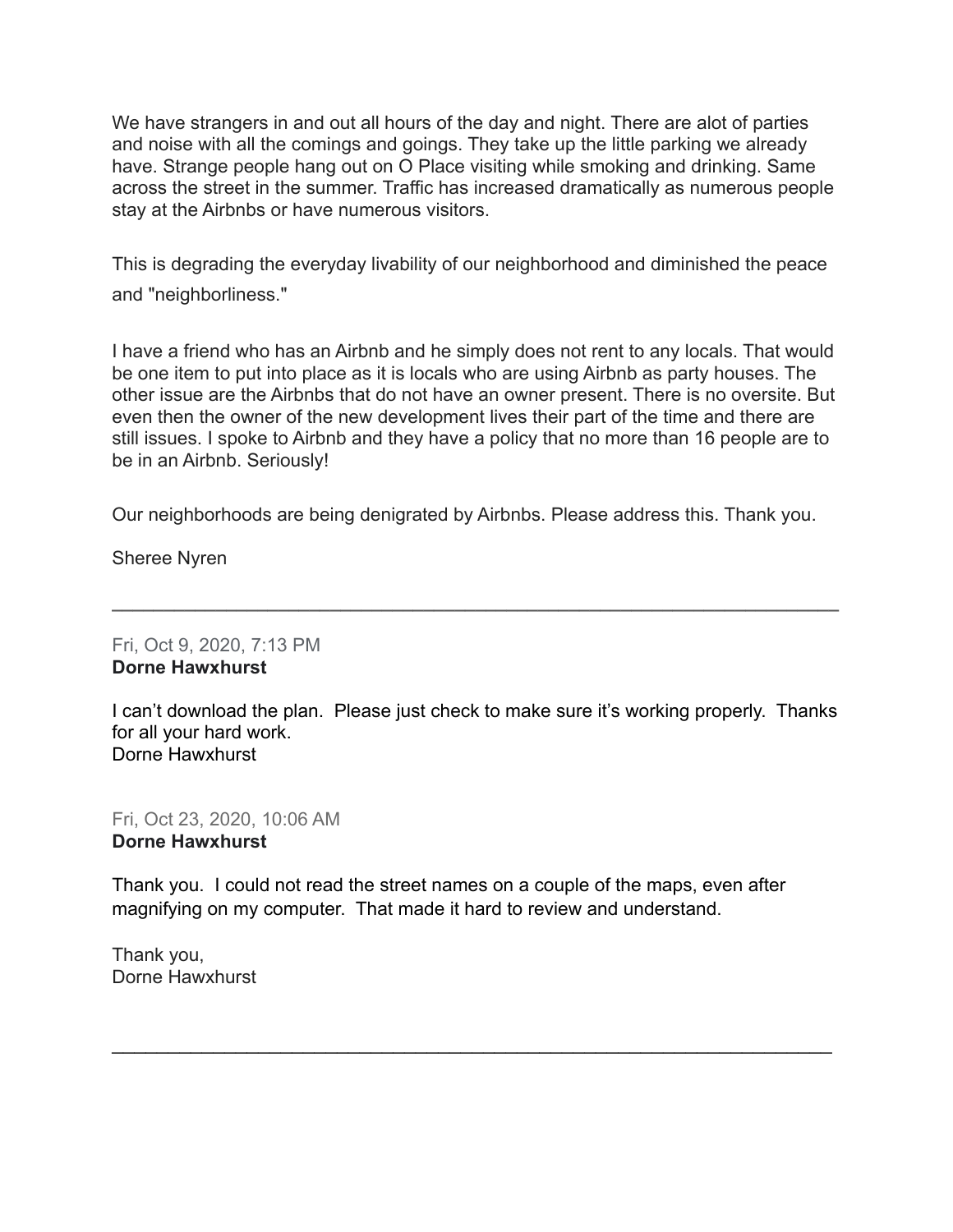Oct 24, 2020, 4:31 PM Nathan Brown:

I read through the draft plan and it lists Pilots' Row (aka block 13 Army housing) as only a potential historic area. It is actually currently listed on the NRHP (ref#100300171, listed Dec 2018). <https://www.nps.gov/subjects/nationalregister/database-research.htm>

**\_\_\_\_\_\_\_\_\_\_\_\_\_\_\_\_\_\_\_\_\_\_\_\_\_\_\_\_\_\_\_\_\_\_\_\_\_\_\_\_\_\_\_\_\_\_\_\_\_\_\_\_\_\_\_\_\_\_\_\_\_\_\_\_**

Nathan Brown

Mon, Oct 26, 2020, 4:18 PM Moira Smith:

Good afternoon, neighbors,

I am writing to express my support for the SACC draft plan. I was particularly happy with the traffic calming measures described in Section 8.4. I am seeing increasing numbers of kids in the Fire Island section of the neighborhood as the housing stock turns over to younger families. I myself have two kids, ages 6 and 12. My daughter was hit by a car while riding her bike on the corner of H & 13th last summer. I would like to see more traffic calming measures in this part of the South Addition neighborhood, at a minimum. I'm a fan of the fairly extensive measures that were taken in Fairview to mitigate through traffic. If that is deemed overly burdensome, I urge the SACC executive committee to work with the Municipality of Anchorage to expeditiously install extensive traffic mitigation measures throughout at least this portion of the neighborhood. I am happy to lend my energy to this effort. Thank you for the work you do, Moira Smith

**\_\_\_\_\_\_\_\_\_\_\_\_\_\_\_\_\_\_\_\_\_\_\_\_\_\_\_\_\_\_\_\_\_\_\_\_\_\_\_\_\_\_\_\_\_\_\_\_\_\_\_\_\_\_\_\_\_\_\_\_\_\_\_\_**

Oct 23, 2020, 3:26 PM Sarah Schirack:

Hello,

Steve Rafuse at the Parks Dept. suggested I reach out to the South Addition Community Council about the potential for a covered pavilion near Westchester Lagoon. I hope we never have another pandemic that forces us to socialize exclusively outside, but if we do, having a covered pavilion near the Lagoon would be so lovely. My family often rides bikes to the ones at Valley of the Moon Park for potlucks with friends, but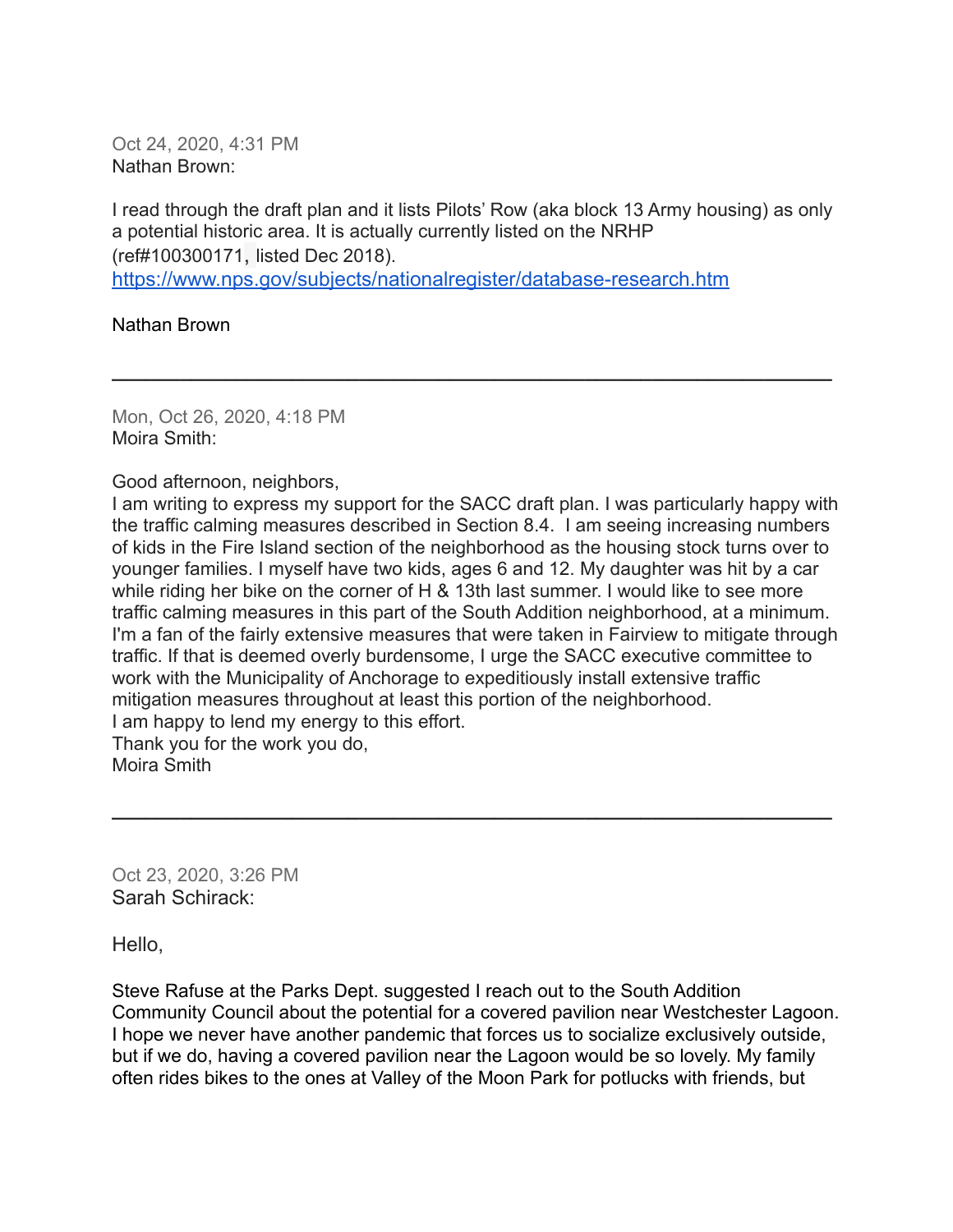we'd love to have an option closer to us. Is there potential for this in the planning document?

**\_\_\_\_\_\_\_\_\_\_\_\_\_\_\_\_\_\_\_\_\_\_\_\_\_\_\_\_\_\_\_\_\_\_\_\_\_\_\_\_\_\_\_\_\_\_\_\_\_\_\_\_\_\_\_\_\_\_\_\_**

Kind thanks, Sarah Schirack

Thu, Oct 29, 2020, 4:45 PM Sheree Warner:

Hi.

I have a couple of comments regarding the plan:

Stotlz Avenue: the parking along Stoltz where it right before it transitions to 8th Avenue has become a place for marijuana smokers to hang out. It is also dangerous with traffic slowing down, speeding and pulling in and out from that area. Especially with the hard curve coming off of 9th. This entire area should be pedestrian friendly. Please do not pave or improve that area for vehicles. Please improve for the numerous pedestrians.

I sent comments earlier regarding Airbnbs but not to this email address. Airbnbs have become a problem in this area. We have 3-4 at 8th and P in the new development across (which units were to be sold as single family dwellings) across from Admiralty Bootleggers and 2 more on O Place in a 4-plex directly in back of Admiralty Bootleggers. It has increased traffic, taken up valuable parking and brought noisy parties in this area. It was a constant for the summer. Strangers come and go all hours

**\_\_\_\_\_\_\_\_\_\_\_\_\_\_\_\_\_\_\_\_\_\_\_\_\_\_\_\_\_\_\_\_\_\_\_\_\_\_\_\_\_\_\_\_\_\_\_\_\_\_\_\_\_\_\_\_\_\_\_\_\_\_\_\_\_\_\_\_\_\_**

of the night. For us residents, its disruptive and unpleasant. Thank you.

Sheree Warner Nyren

Nov 30, 2020, 1:10 PM: Fran Durner:

Comments for Draft South Addition Neighborhood Plan

I appreciate the effort that has gone into compiling this document. While the Draft Plan borrows heavily from the Anchorage Original Neighborhoods Preservation Plan, it incorporates little from the work of the Neighborhood Plan Steering Committee recommendations, the SACC Goals and Objectives Chart for Development and New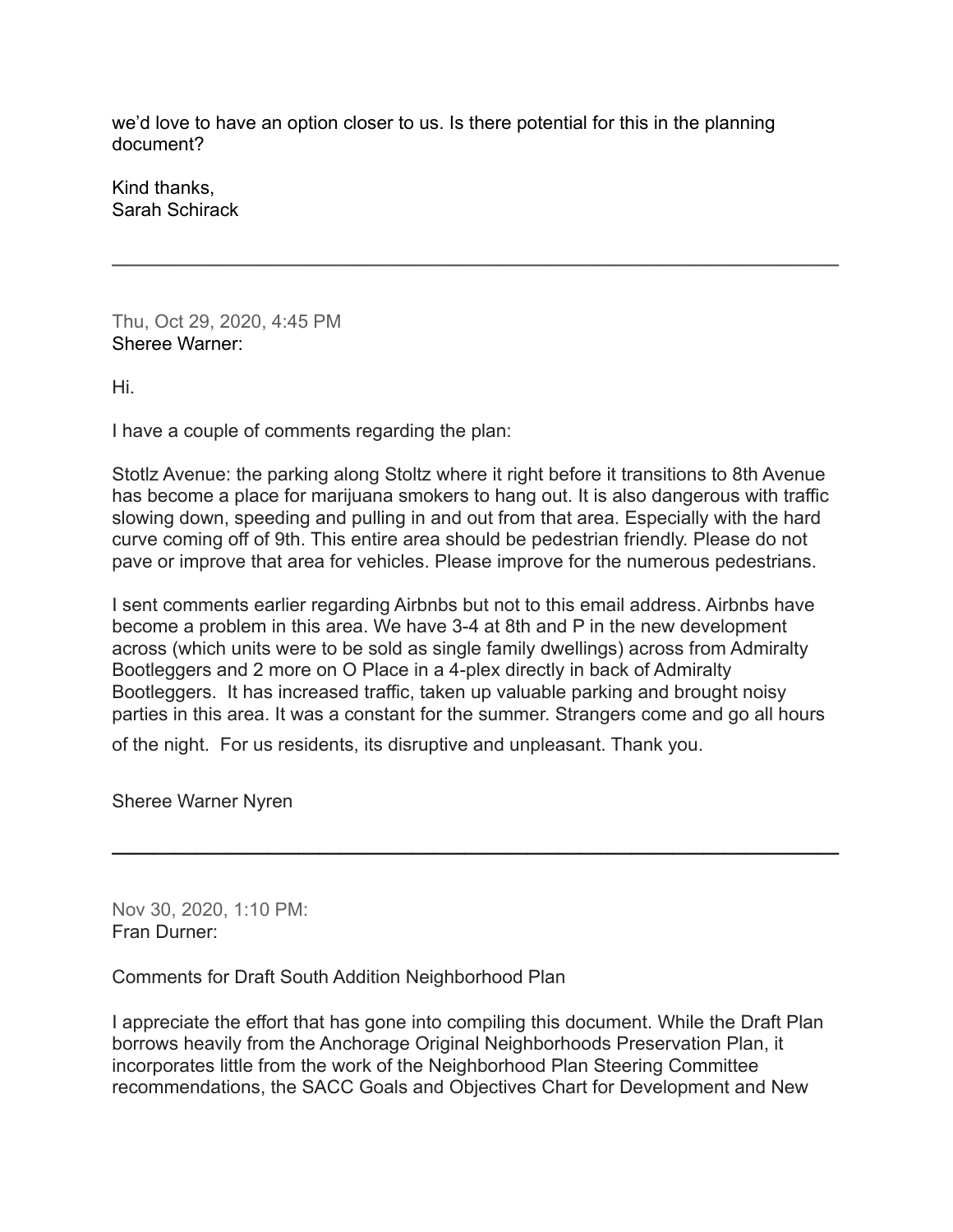Housing, the Character of the Neighborhood Planning Recommendations, or SACC Neighborhood Plan meetings in 2016 and 2017.

Because of the pandemic, the SACC has been unable to meet in person since the spring, and acceptance of this Draft Plan feels rushed. Adequate time has not been put aside to discuss the draft plan, answer questions, or make comments in the meetings.

South Addition values, purposes and goals omitted from, and not addressed in this draft with sufficient weight:

- A sense of close knit community and neighborliness.
- Traditional neighborhood character, and a small town feel.
- Low density housing and preservation of solar access.
- Design recommendations for new builds in keeping with surrounding houses, incorporating Northern Design standards.
- Appropriately scaled mixed-use development suitable to the unique character of the neighborhood.

Specific comments:

Pg. 23: I have owned a home in SA since 1994, and rented before that. In all the time I have lived here, the undergrounding of utilities has been a SA CIP priority, but we have gotten nothing but lip service from the utilities, and no explanations. We are way past due, and it's time for that to stop.

Pg. 30: Creating Historic Neighborhood overlays for SA is critical.

Pg. 39: Where is the "existing conditions analysis" mentioned here? Please post it to the SACC web page.

Pg. 42: I don't recall encouraging new commercial development in the neighborhood as being a priority.

Pg. 43 Table 10: See AMC 21.07.08, A, through H, for existing landscaping design requirements.

I believe a study of potential linkages to the Coastal Trail from South Addition has already been done.

Pgs. 44-54, Plan Implementation: 8.1 Develop Neighborhood Overlay Districts - Yes! 8.2 and 8.3 - No. Encouraging Accessory Dwelling Units, and Encouraging small-scale, commercial development, have never been at the top of a priority list for SACC.

Pg. 52: Are the residents of Park Place and surrounding homes aware their area is being considered for a neighborhood center site? Which Lutheran Church is being considered for the same? (Anchorage Lutheran or Central Lutheran?)

Pg. 54 Plan implementation 8.4: The proposed snow removal standards are practically speaking, unenforceable, and may pose an undue burden on some residents. Too much space is devoted to this and it should be removed. There are far more pressing subjects, such as the overlays, neighborhood character, and design standards, we should be focusing on.

Thanks for the opportunity to comment.

Fran Durner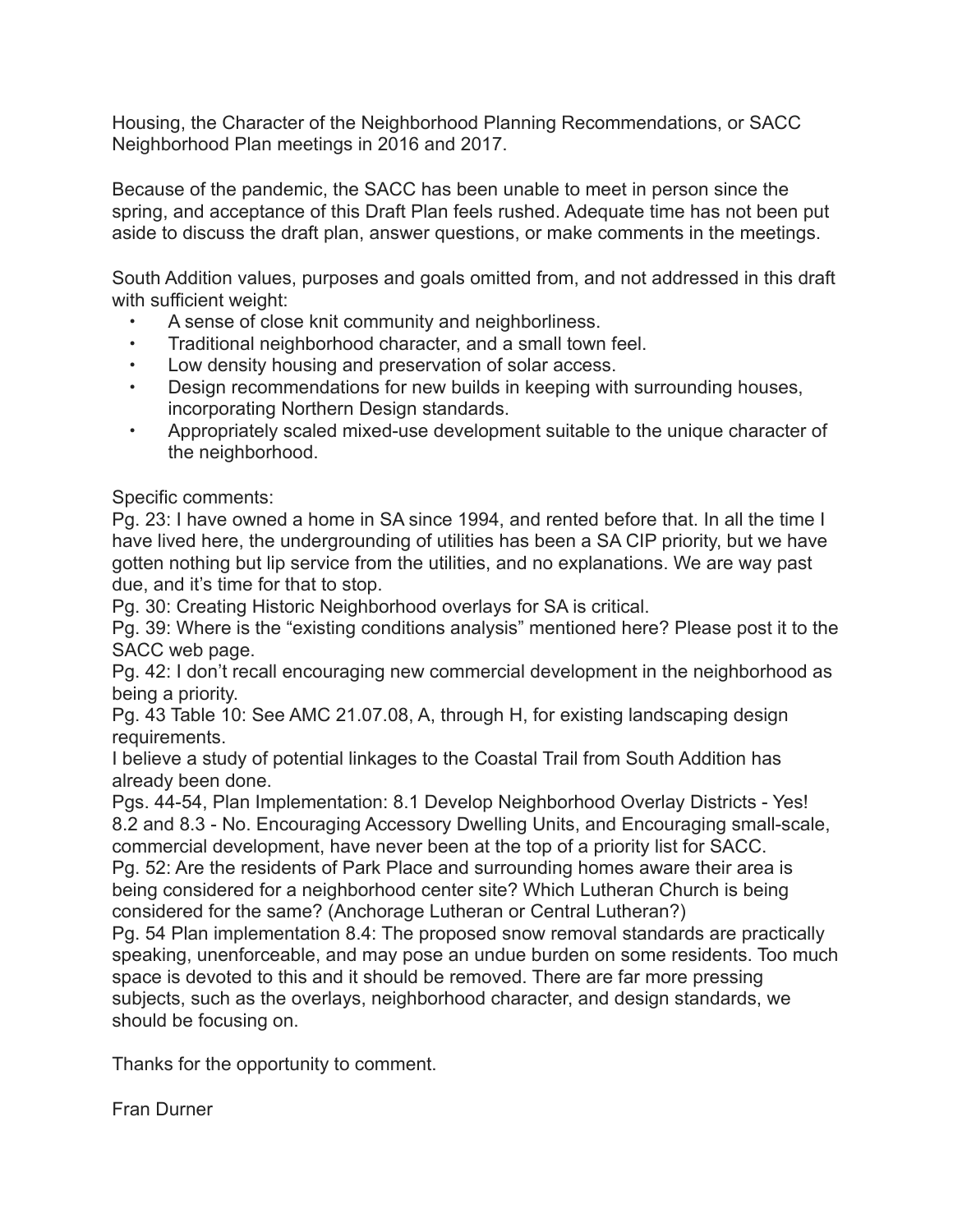Mon, Nov 30, 2020, 1:24 PM: Karin Holser:

Please do not include any type of parking on Stolts Ave by the railroad tracks! We need that to be made into a walk way so that we can walk safely from our homes in Bootleggers Cove to Westchester Lagoon and the coastal trail. Also when cars are parked there it is very dangerous because there is not enough room for cars to make the turn from 9th onto Stolts when there is an on coming car.

**\_\_\_\_\_\_\_\_\_\_\_\_\_\_\_\_\_\_\_\_\_\_\_\_\_\_\_\_\_\_\_\_\_\_\_\_\_\_\_\_\_\_\_\_\_\_\_\_\_\_\_\_\_\_\_\_\_\_\_\_\_\_\_\_\_\_\_\_\_\_**

**\_\_\_\_\_\_\_\_\_\_\_\_\_\_\_\_\_\_\_\_\_\_\_\_\_\_\_\_\_\_\_\_\_\_\_\_\_\_\_\_\_\_\_\_\_\_\_\_\_\_\_\_\_\_\_\_\_\_\_\_\_\_\_\_**

Thanks karin

Mon, Nov 30, 2020, 2:55 PM Patrice Parker:

I have serious reservations about the draft neighborhood plan.

I oppose changing zoning for property north of 13th Avenue between I and L Streets to allow for commercial establishments. Downtown Anchorage, north of the Park Strip, is within walking distance of South Addition's neighborhoods. It is also struggling during the economic downturn and has plenty of available space for new businesses.

I oppose building 8-9 story buildings between A and C for the same reason. To revitalize Downtown Anchorage, SACC should be encouraging mixed-use density there. Elizabeth Place is a good example of that concept.

I object to waiting for Overlay Districts to establish detailed standards to protect neighborhood character. As I understood it at an earlier meeting, it could take 2-3 years to design and get approval for overlays. In the meantime, South Addition's historic character could be permanently altered. South Addition, almost in entirety, is known for small one and two-story homes, safe sidewalks, garages and parking relegated to existing alleys, and front yard landscaping allowing "eyes on the street" (front doors unobscured by double car garages). We also need sunlight standards - solar panels are being installed throughout the neighborhoods and sunlight penetration needs to be protected.

I object to the installation of parking meters on Stolt Lane. That parking area is used almost exclusively by people wanting to enjoy the view of the mountains and inlet. It's not a natural parking place for someone wanting to shop or work in the downtown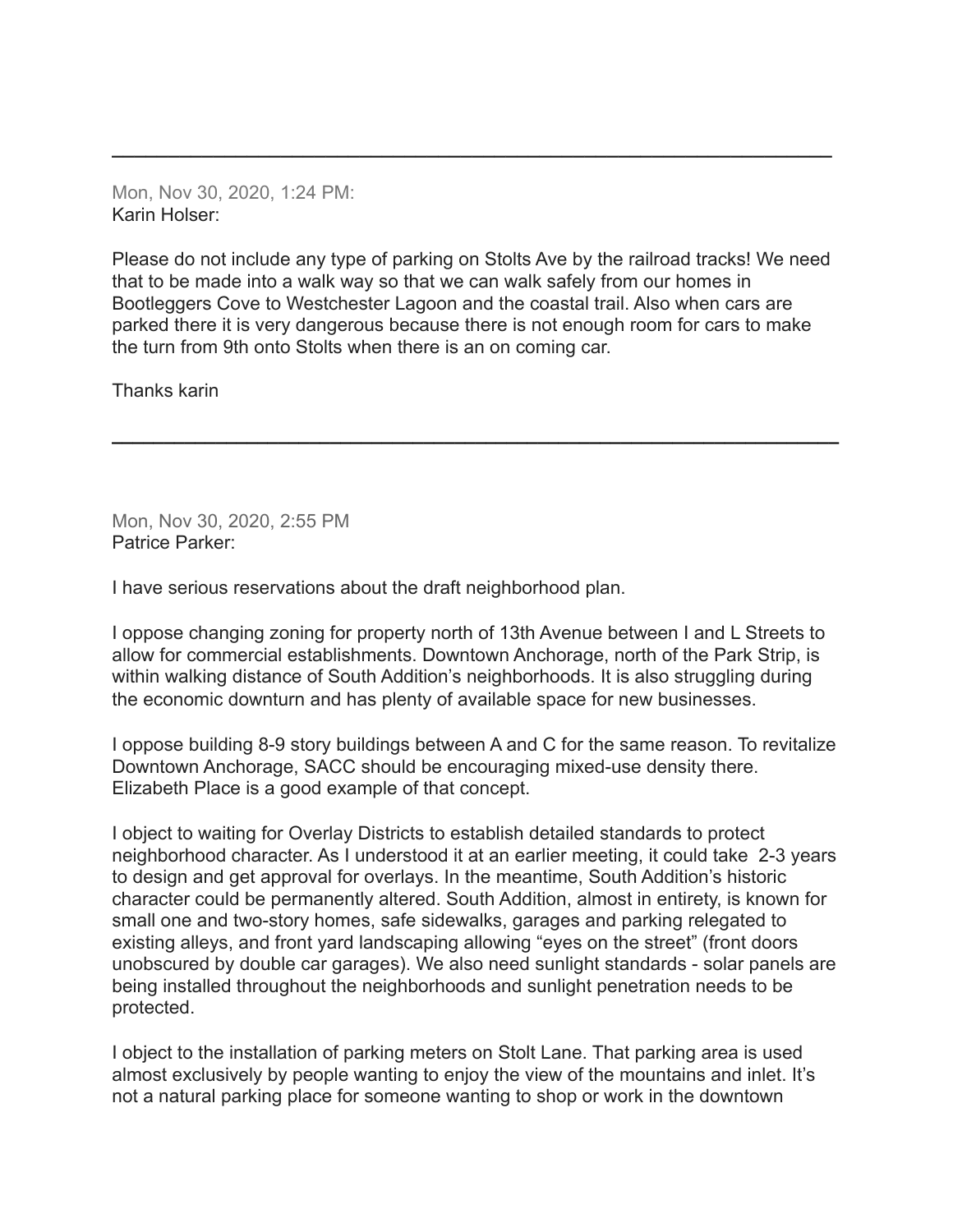business area. Parking elsewhere in South Addition is free. Monthly permits are only needed in those areas of the Park Strip closer to downtown.

I also object to the above-decisions being made by the Executive Committee, without proper notice and without a proper presentation made to the SACC as a whole. Two of these decisions (the commercial area and the parking meters) would benefit members of the Executive Committee and should be considered a conflict-of-interest.

Finally, I request that all comments received on the draft plan be posted promptly on the SACC website.

 $\mathcal{L}_\text{max} = \mathcal{L}_\text{max} = \mathcal{L}_\text{max} = \mathcal{L}_\text{max} = \mathcal{L}_\text{max} = \mathcal{L}_\text{max} = \mathcal{L}_\text{max} = \mathcal{L}_\text{max} = \mathcal{L}_\text{max} = \mathcal{L}_\text{max} = \mathcal{L}_\text{max} = \mathcal{L}_\text{max} = \mathcal{L}_\text{max} = \mathcal{L}_\text{max} = \mathcal{L}_\text{max} = \mathcal{L}_\text{max} = \mathcal{L}_\text{max} = \mathcal{L}_\text{max} = \mathcal{$ 

Thank you. Patrice Parker

Mon, Nov 30, 2020, 3:56 PM Penny Cordes:

I own and live in my house at W. 10th. This house is in the Fire Island sub-area. Located between I and L sts, and 10th and 13th, it is designated R3, high intensity urban residential. Although this area includes a multi-story apartment bld., condominium complex, and the Pioneer Home, the majority of the houses fit the description of traditional neighborhood design and reflect the existing scale and character of So. Addition. From what I can tell from the map on page 31 of the Plan, there are at least 6 homes designated as Individual NRHP Eligible between 10 and 13th and I and L Sts, including my own home which was built in 1941.

I am very concerned to hear that the SACC Neighborhood Plan would encourage or sanction the construction of buildings higher than that allowed by the existing building code for R2 and R3 in the area circumscribed by 10th and 13th and I and L streets. This would seriously erode the traditional neighborhood scale and character, further transforming it into modern, expensive row housing as occurred at the corner of H and 10th as illustrated on pg 20 of the Plan. The contrast between the former historic dwelling and the new, as yet fully occupied, condos is stark. Is that the profile of the south side of the Park Strip we're striving for?

The sentence at the bottom of page 21 beginning with "Although..." seems to imply that every design is compatible with the existing buildings. It should in part indicate that certain designs are incompatible.. Such is the case with the reconstructed house on the lot to the east of mine. It's height dwarfs the older homes on either side of it even though it is built to the maximum height of the current code for R3 and it's modern style and materials are out of place on the block. Why would we want any buildings higher than that?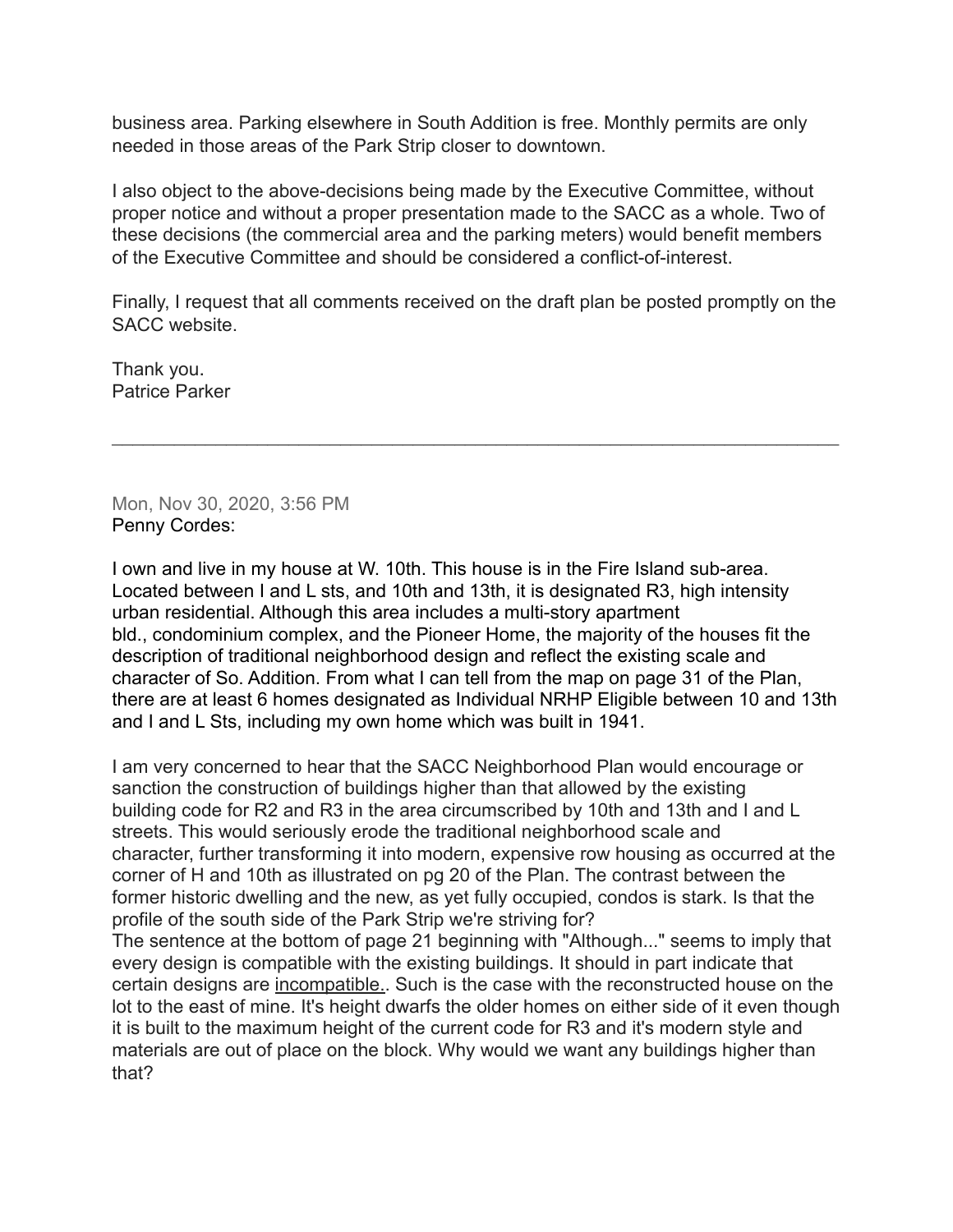7.3 on page 43 supports the value of preserving community green spaces and our urban forest, including on private property. That is precisely what the older homes like mine with large setbacks and front and back yards preserve. One need only look to the redo of the corner of H and 10th to note the death and removal of the mature birch and spruce that used to be there and the almost total absence of front and back lawns.

Page 41, Table 8, section 1.3 advocates for mixed-use development, the Fire Island Bakery being the exemplar. This statement should add the caveat "provided development fits existing neighborhood form and scale." A cafe in an older home a la Kobuk Coffee downtown, or an in-home business or attorney's office can be compatible provided that traffic and parking is carefully considered. But razing the older homes to build modern storefronts with condos above, such as suggested by photos in the Plan on pages 48 and 53, would forever change the tenor and residential flavor of the neighborhood. There is plenty of property on the north side of the Park Strip that could be developed in that manner.

I urge you to follow the philosophy of the Urban Design Committee Guidelines on page 47 of the Plan. "Ensure that new buildings are compatible in scale, massing, style, and/ or architecture materials with existing structures on the street.' Don't let development mean destruction.

**\_\_\_\_\_\_\_\_\_\_\_\_\_\_\_\_\_\_\_\_\_\_\_\_\_\_\_\_\_\_\_\_\_\_\_\_\_\_\_\_\_\_\_\_\_\_\_\_\_\_\_\_\_\_\_\_\_\_\_\_\_\_\_\_\_\_\_\_\_\_**

Thank you for your efforts and consideration. Penny Cordes

Nov 30, 2020, 5:16 PM Sarah Kleedehn:

I am a resident of the South Addition. I am concerned with many of the recommendations that are being made for the South Addition neighborhood plan. Specifically, I believe the character of the neighborhood is being compromised. I am not against development but developers often do what is cost effective with no regard to curb appeal. Homeowners who purchase homes in the South Addition and remodel them do a much better job of matching the character of the neighborhood.

I am most concerned about home height and bulk. Builders are constructing homes that cover the maximum space allowed and putting driveways in the front of homes and completely paving yards. Garages and parking should be in alleys. Level sidewalks in the front of the house with front yard landscaping add to the neighborhood appeal. Builders are constructing homes in my neighborhood that have extensions taller than 30 feet. They are doing it legally but pushing the limits of "legal" as the regulation is currently written. The regulation needs to be rewritten and tightened up. Many homeowners are adding solar panels to their homes. Please allow sunlight protection for solar panels.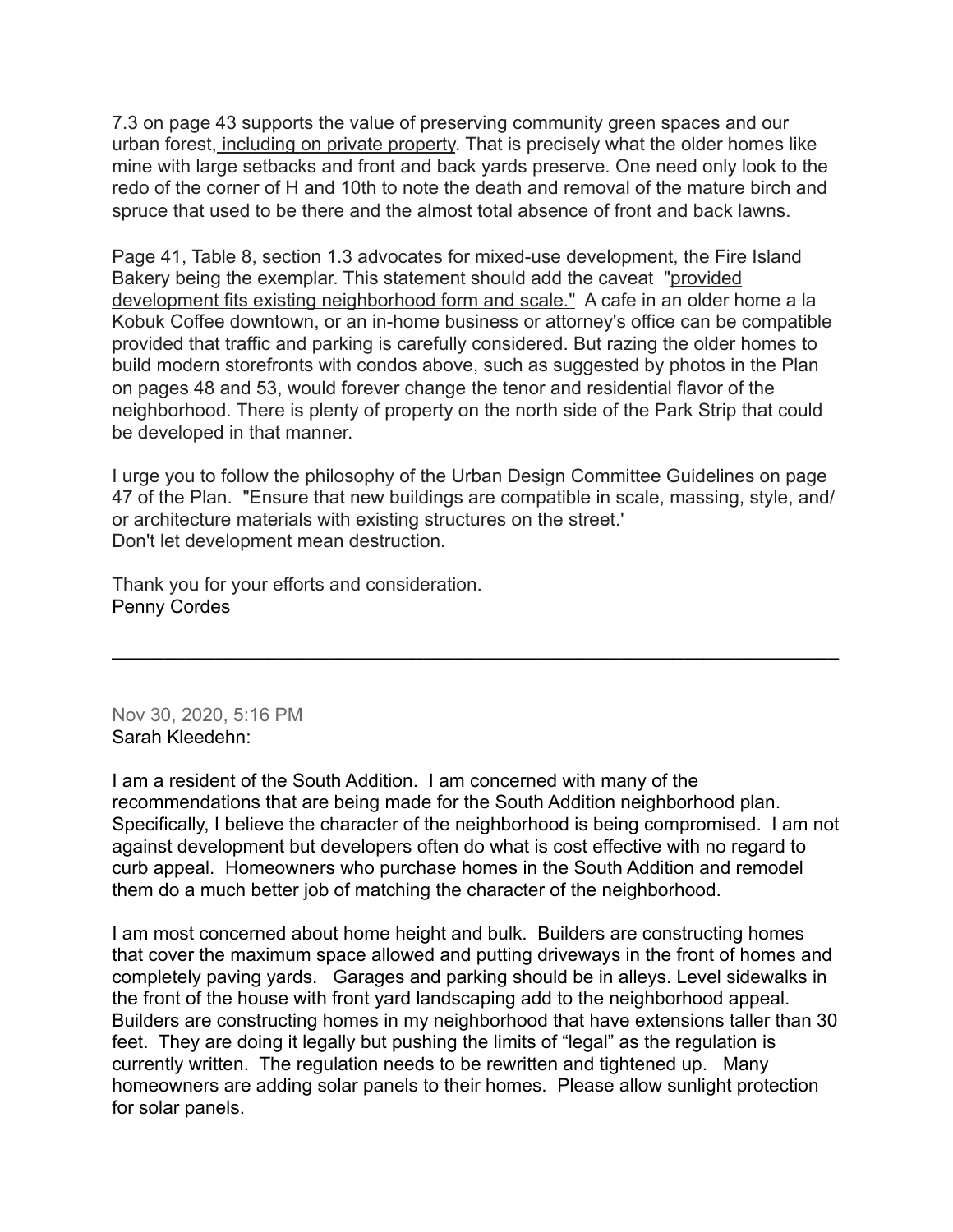Would you want to live in a single-family home with a 30-foot building or condo next to you that takes up the maximum space allowed, has parts that extend over the 30-foot allowance, blocks your sun, and has no front yard appeal? Many residents of these complexes or condos end up parking on the street (as the residents have more cars than garage space allocated ) and so snow removal becomes challenging. Snow removal needs to be addressed and enforced.

Overlay Districts need to be established now. Waiting 2-3 years to develop overlays will compromise the current neighborhood character. I live by Fire Island Bakery. If something is not done soon, my historic neighborhood will end up looking like Bootlegger's Cove as developers buy up old housing and build "box" condos with tall extensions. This is already happening and needs to stop.

I oppose changing zoning for property north of 13th Avenue between I and L Street to allow for commercial development. Downtown Anchorage is within walking distance of the South Addition. Downtown does NOT have a shortage of available space for new businesses. There is plenty of room for commercial development downtown. Downtown should be encouraging mixed use development such as Elizabeth Place. 8 or 9 story buildings between A and C Street are not needed in the South Addition.

Please preserve the South Addition's historic neighborhood with its charm, curb appeal, and character.

**\_\_\_\_\_\_\_\_\_\_\_\_\_\_\_\_\_\_\_\_\_\_\_\_\_\_\_\_\_\_\_\_\_\_\_\_\_\_\_\_\_\_\_\_\_\_\_\_\_\_\_\_\_\_\_\_\_\_\_\_\_\_\_\_\_\_\_\_\_\_**

Sarah Kleedehn

Mon, Nov 30, 2020, 8:57 PM Michael Teo:

Dear SACC:

I have read the neighborhood plan and agree with many parts. Walk-ability issues addressed in the document are important and could be emphasized as much as possible. One point that is not mentioned is buildings with so much of the lot taken by structure, there is no on site snow storage which often leads to snow displacement onto sidewalks.

I know issues with building height diminishing the neighborly atmosphere between properties and blocking sunlight exposure has been discussed at muni meetings about South Addition, but there are no comments of that nature in the document. I would like to see those added.

Sincerely, Michael Teo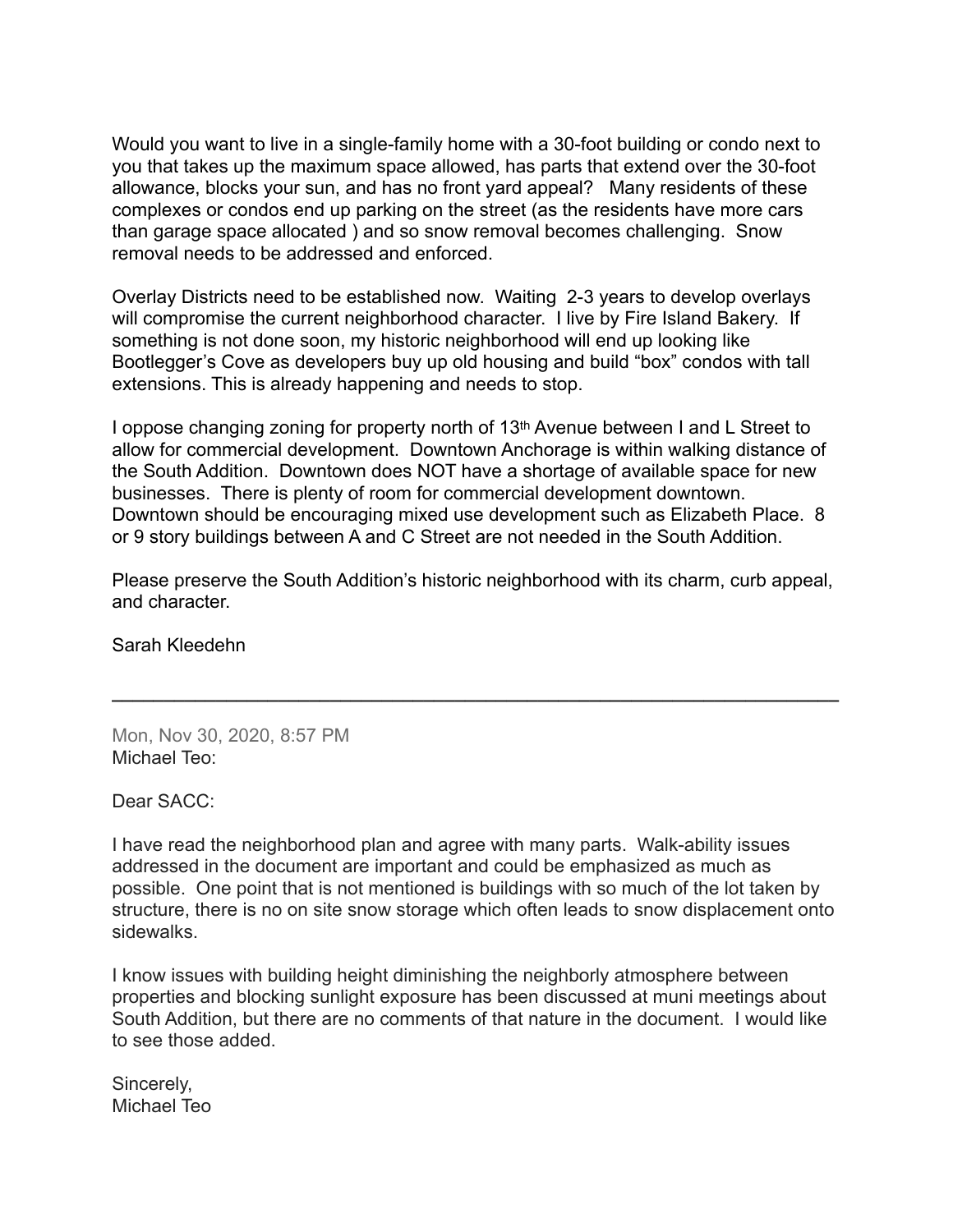Tue, Dec 1, 2020, 5:26 PM Sheree Warner:

Hi,

I sent comments earlier about parking on Stoltz and would like to add:

To reiterate there should be NO Parking on Stoltz

In the winter when turning right off 9th onto Stoltz it is very difficult. If someone is parked there it leaves barely one lane and if it is slick (it is easy to slide over) it's even more difficult. Additionally, if there are pedestrians, which is usually the case, they are endangered. People are always backing in and out of this area. And it invites partiers and hot rodders, etc. And as I stated before many who park there are smoking pot. I walk almost everyday and am always assaulted with the odor. And I understand the residents of Wells Manor have to close their windows due to the odor.

 $\mathcal{L}_\text{max} = \mathcal{L}_\text{max} = \mathcal{L}_\text{max} = \mathcal{L}_\text{max} = \mathcal{L}_\text{max} = \mathcal{L}_\text{max} = \mathcal{L}_\text{max} = \mathcal{L}_\text{max} = \mathcal{L}_\text{max} = \mathcal{L}_\text{max} = \mathcal{L}_\text{max} = \mathcal{L}_\text{max} = \mathcal{L}_\text{max} = \mathcal{L}_\text{max} = \mathcal{L}_\text{max} = \mathcal{L}_\text{max} = \mathcal{L}_\text{max} = \mathcal{L}_\text{max} = \mathcal{$ 

This corner of Bootleggers has become very transient as it is with 5-6 Airbnbs in operation. This parking area just increases that feeling of transiciency.

That area should be for pedestrians only. With the vehicle busyness of the intersection of 9th and Stoltz that area would provide a safe walkway for the many pedestrians who also accompanied with children and pets. There are many designated parks for people to go park along the coast: Elderberry, Nulbay, Earthquake, Woronzof and a few others. This area on Stoltz should not be for parking at all, there is no park there.

**\_\_\_\_\_\_\_\_\_\_\_\_\_\_\_\_\_\_\_\_\_\_\_\_\_\_\_\_\_\_\_\_\_\_\_\_\_\_\_\_\_\_\_\_\_\_\_\_\_\_\_\_\_\_\_\_\_\_\_\_\_\_\_\_\_\_\_\_\_\_**

Thank you again.

Sheree Warner Nyren

Mon, Dec 14, 2020, 1:06 PM Dave Syren:

I was an early participant in the South Addition Neighborhood Plan.

Since that time I have heard rumors of prior recommendations and suggestions being changed or eliminated to accommodate higher density housing and other undesirable aspects not reflected in the original South Addition Neighborhood plan determined from community wide participants early on.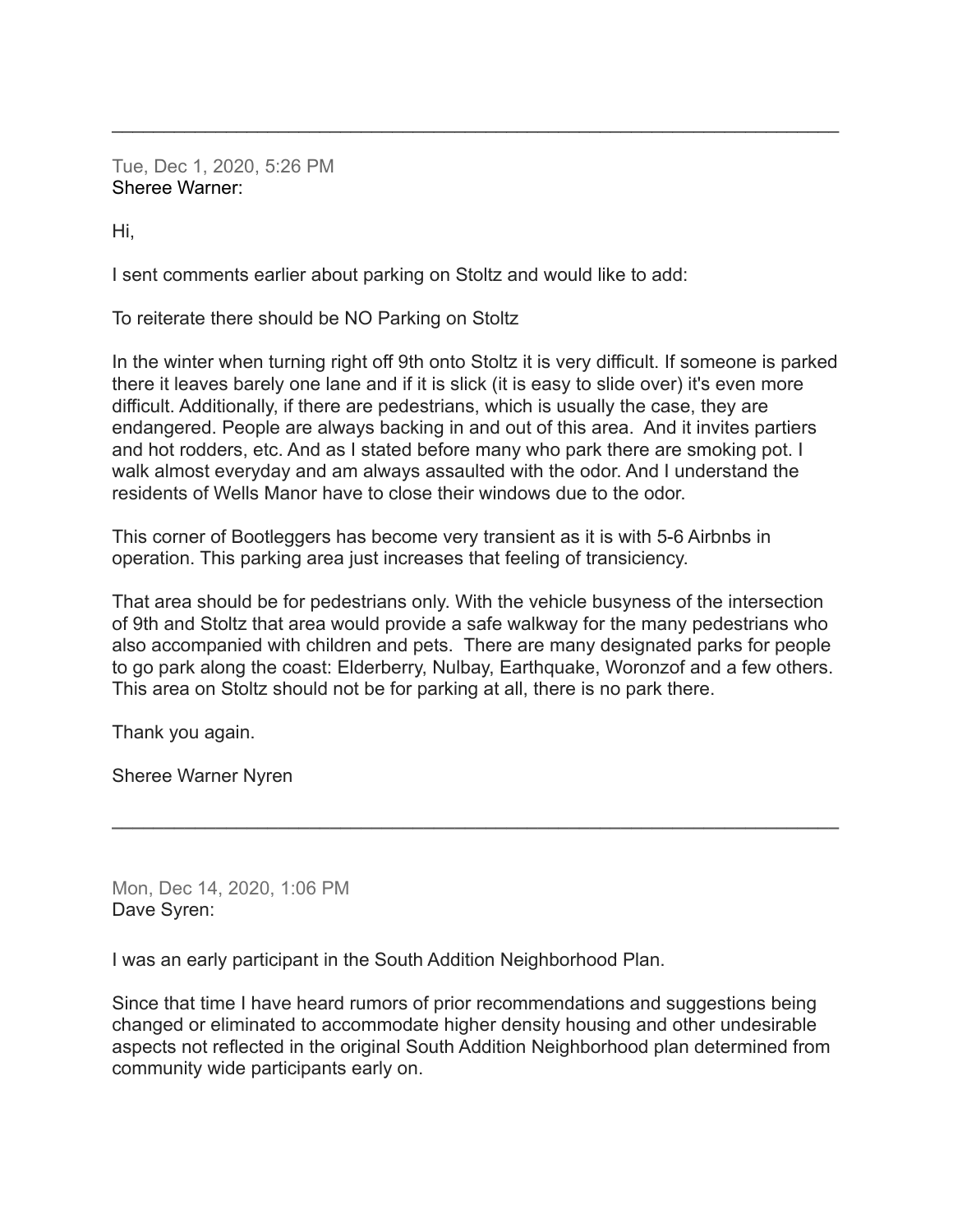Why participate in any neighborhood plan if the results of that investment are ignored or altered later on?

Please postpone advancement of this plan until we can safely meet as a community to determine the facts of the current plan/recommendations and confirm its what the majority of South Addition Residents desire.

This Covid-19 pandemic will likely be behind us come spring/summer and we can reengage in person as a neighborhood community to confirm our goals for this unique neighborhood.

**\_\_\_\_\_\_\_\_\_\_\_\_\_\_\_\_\_\_\_\_\_\_\_\_\_\_\_\_\_\_\_\_\_\_\_\_\_\_\_\_\_\_\_\_\_\_\_\_\_\_\_\_\_\_\_\_\_\_\_\_\_\_\_\_\_\_\_\_\_\_**

Sincerely, Dave Syren

Tue, Dec 15, 2020, 10:13 AM Mary Hilcoske and Neal Fried

to SouthAdditionPlan Executive Committee:

We would like to strongly urge you to further extend the time period within which homeowners in South Addition may provide comments regarding this plan. We are in the middle of the holiday season and many are pressed for time. We would suggest extending the period until early February so that we will have the month of January after the holidays to review the plan in full and to put forth any questions we may have. Thank you.

**\_\_\_\_\_\_\_\_\_\_\_\_\_\_\_\_\_\_\_\_\_\_\_\_\_\_\_\_\_\_\_\_\_\_\_\_\_\_\_\_\_\_\_\_\_\_\_\_\_\_\_\_\_\_\_\_\_\_\_\_\_\_\_\_\_\_\_\_\_\_**

Mary Hilcoske and Neal Fried

Tue, Dec 15, 2020, 1:47 PM Kathleen Weeks

South Addition CC and the Neighborhood Plan Committee:

I am a past president of SACC and I was among the original organizers of the neighborhood plan committee. I attended all of the public hearings. I assisted with the vote counts as each issue was raised. In some cases I photographed some of the presentations. Therefore it came as quite a surprise to me to read that the public had encouraged any sort of commercial use of land between 13th and 15th St. and A and C Streets and between I and L Streets.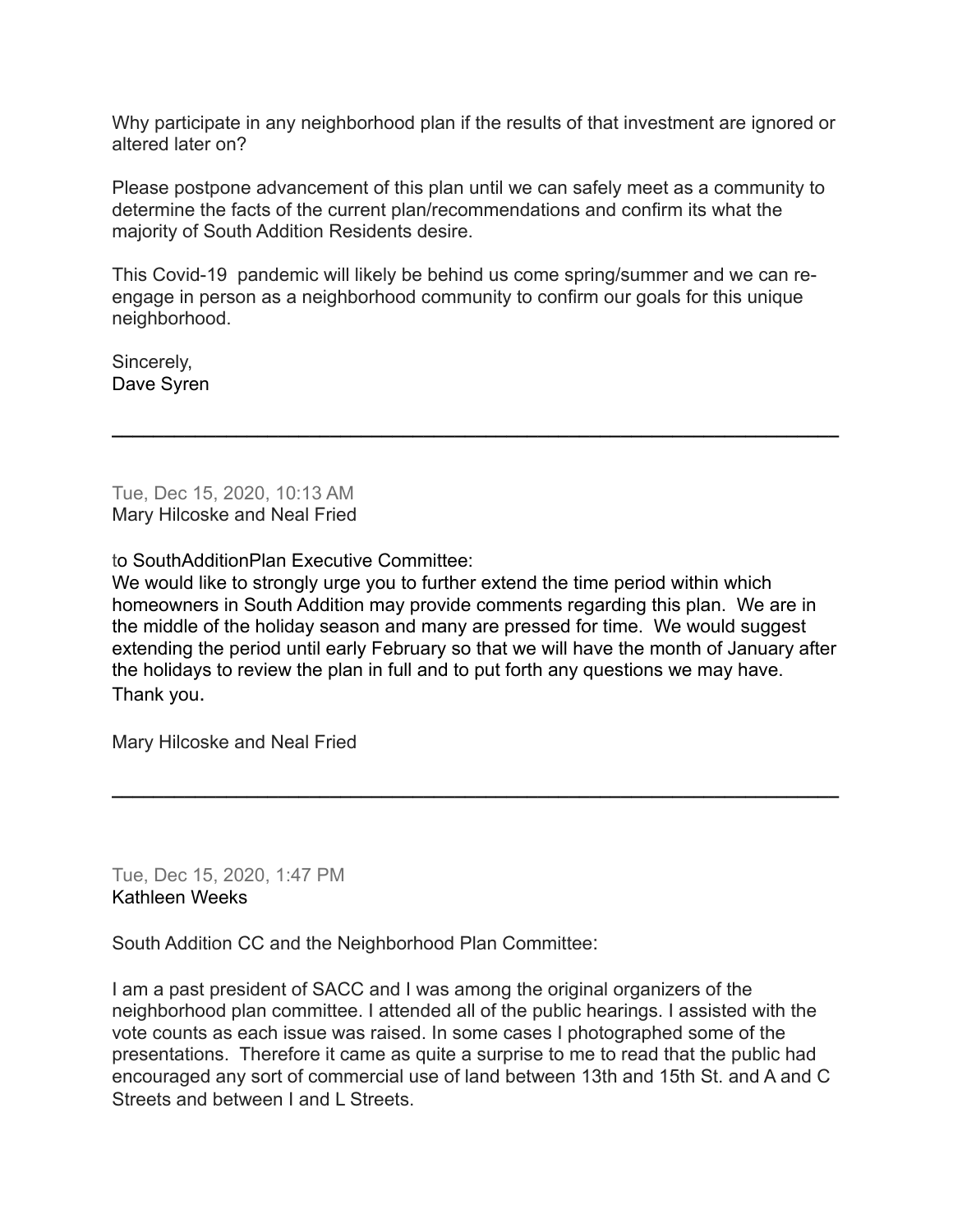At the same time that our neighborhood Plan public hearings occurred, at our monthly meetings we were having lengthy discussions on the Weidner and Associates proposed building at 14th and C Street. The consensus of all public comment on the Weidner apartment building was that it was not in keeping with the character of the neighborhood. The structure was too tall. The first floor was largely a half-sunken parking lot so that pedestrians looked at the roofs of cars. There were no "eyes on the street" (meaning windows in living areas designed to prompt occupants to report problems they might see outside). The proposed 14th Ave. Weidner apartment building contained multiple stories and multiple units making it a much denser occupancy than the other homes and buildings in the area.

On the issue of any mixed **commercial** use between A and C streets, South Addition residents had always supported Fairview's efforts to develop a commercial and retail center between Gambell and Ingra and from Fifth Avenue through Midtown. South Addition residents and SACC (Community Council) had supported and helped Fairview to promote its "Cut and Cover" plan for the Gambell/Ingra highways.

We had experienced one commercial mining development at 13th and Cordova Street when Weidner and Associates begin extracting gravel to support the building of their apartment complex at 16th and A Street. When advised by the municipality that they could not mine gravel from a property zoned R-4, they abandoned that effort and enclosed the now pitted lot with a four foot tall chain-link fence which is an eyesore to this day.

15th Ave. at C St. Is the site of a small attractive Strip mall. That site would be grandfathered under any zoning ordinance. I cannot recall a single public comment verbal or written --at any of our public meetings which requested or promoted any new commercial development in the area North or South of 13th Avenue or East or West of A street.

The overwhelming consensus was that the commercial developers and homebuilders had purchased lots which were zoned R-2M or R-3 and now that they were ready to build they wanted their land rezoned R-4 or some new "mixed residential and commercial" use. The existing neighbors were extremely anxious to preserve the quiet and the character of the neighborhood as much as possible despite the increasing traffic and the lack of traffic calming devices on SACC streets where it has become increasingly difficult for pedestrians to cross streets like A and C.

We have viable commercial districts from 1st Avenue to 9th Avenue and from I to L Street. Fireweed is all commercial as is Midtown, Gambell, Hyder and Ingra. The irony right now is that the downtown Area is largely deserted. Restaurants are closed. There is little or no pedestrian traffic. For a year the COVID-19 pandemic has largely shut down tourism and restaurants and shopping. At this critical time, with our economy shattered, it will be crucial that we revive the shuttered restaurants and stores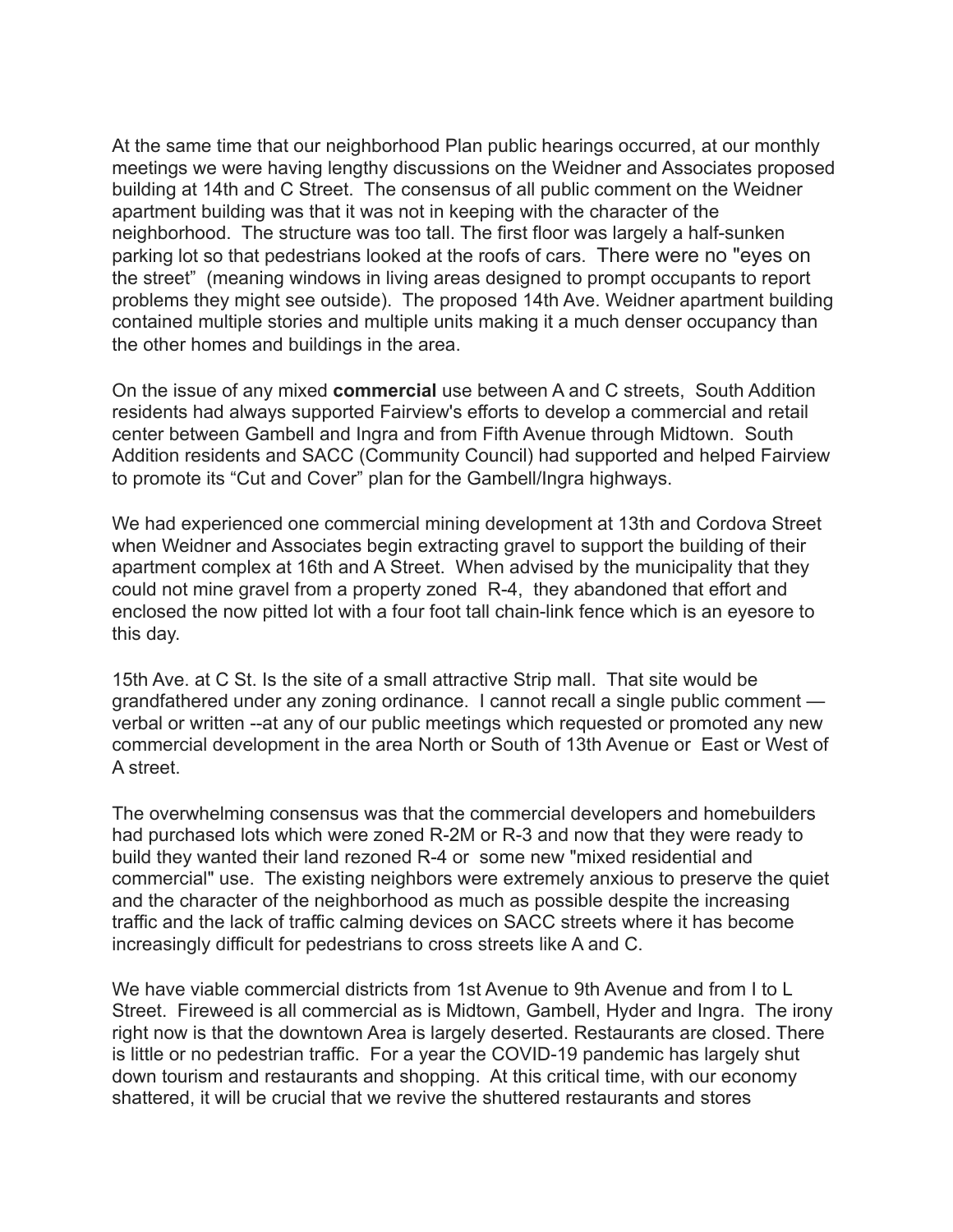downtown before authorizing new development in areas where the residents do not even want it!

I have listened to the Zoom SACC meetings and I have noticed that, although the neighborhood plan has been listed as an agenda item, no discussion or public comment has occurred. In the 25 years that I have attended SACC meetings I have never seen the officers so adverse to hearing from their constituents. I would urge you to rewrite the unsupported sections of the neighborhood plan because SACC's public hearings never supported "mixed residential and commercial use" in areas of South Addition, except for the few grandfathered existing facilities. If you are unconvinced that the original public comments were as I described them above, then please reopen the public hearings for additional comments and clarifications.

**\_\_\_\_\_\_\_\_\_\_\_\_\_\_\_\_\_\_\_\_\_\_\_\_\_\_\_\_\_\_\_\_\_\_\_\_\_\_\_\_\_\_\_\_\_\_\_\_\_\_\_\_\_\_\_\_\_\_\_\_\_\_\_\_\_\_\_\_\_\_**

Thank you, Kathleen A. Weeks

Dec 15, 2020, 3:43 PM Greg Curney:

To Whom it May Concern,

I oppose adding commercial "Neighborhood Centers" in the South Addition. I also oppose any rezone to R4 in the South Addition. Excessive development will destroy the character of the neighborhood, one of the oldest in Anchorage. The Central Business District of downtown offers more than enough commercial development opportunity. Please leave South Addition a residential neighborhood.

**\_\_\_\_\_\_\_\_\_\_\_\_\_\_\_\_\_\_\_\_\_\_\_\_\_\_\_\_\_\_\_\_\_\_\_\_\_\_\_\_\_\_\_\_\_\_\_\_\_\_\_\_\_\_\_\_\_\_\_\_\_\_\_\_\_\_\_\_\_\_**

Thank you, Greg Curney

Tue, Dec 15, 2020, 3:51 PM Pam Tesche:

Hello,

My name is Pam Tesche. I have lived in SA for most of 45 years, in four different homes. One one was with my parents, and three I owned.

When I first moved to Anchorage, I lived with my parents at 644 W 10, on the corner of 10th Ave and G St. Their house was sold and moved, so that First Presbyterian Church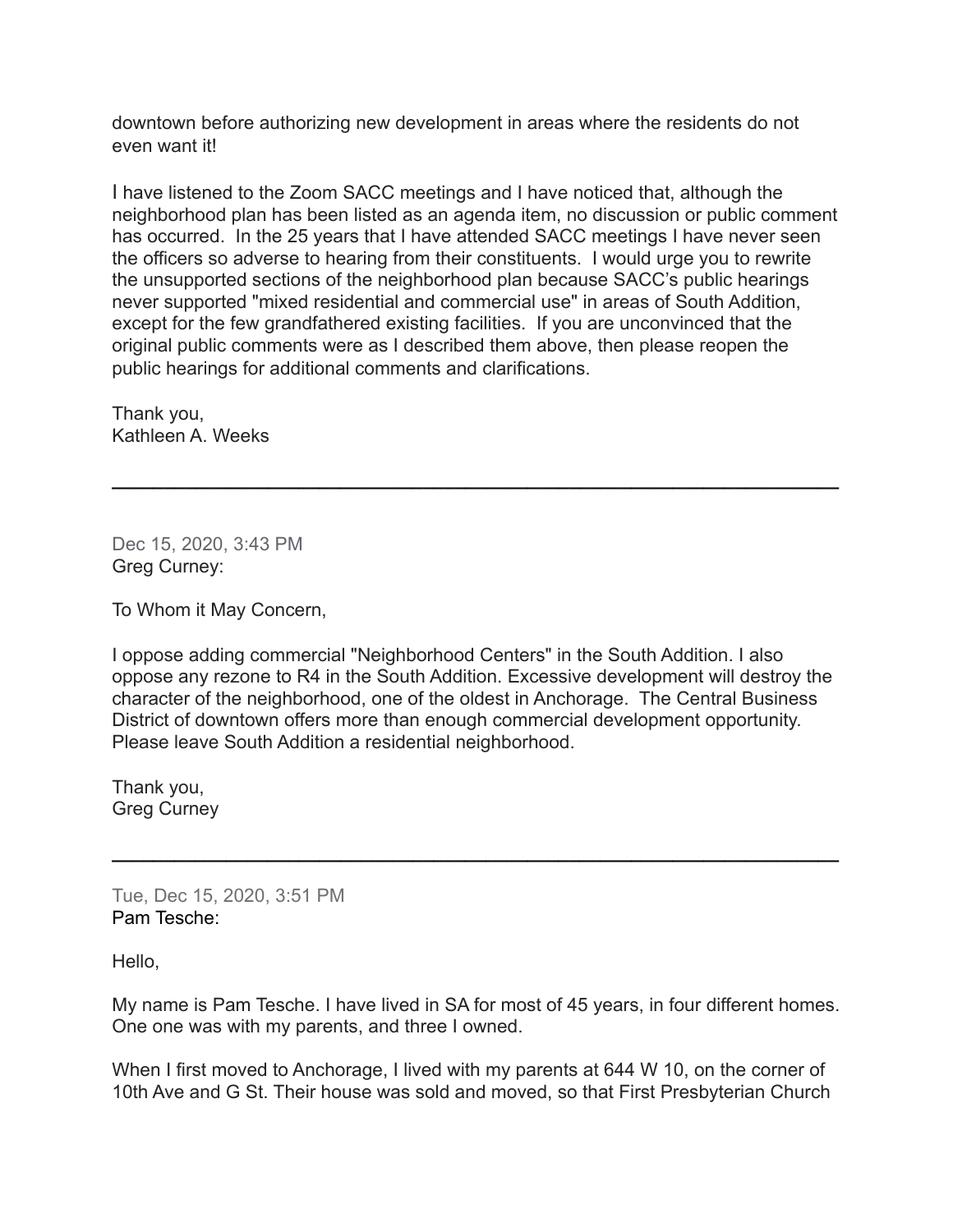could expand. And by the way, that house was attached to another house on F St, to make a duplex.

The second house, 1111 W 12th, was a single family, converted to a duplex by the previous owner, across from Inlet View Elementary School.

The third house was a tiny single family at 1526 G Street. We hired an architect draw up plans for a remodel, but we decided to move instead.

The fourth house at G ST is where my family and I have lived since 1984. We did major remodeling to the 1 1/2 story house, although we did not increase the footprint. Some day I would like to add an ADU over the garage. Note: private homeowners do not have access to the beneficial funding or tax breaks as do developers, to expand our homes in order to add additional affordable dwelling places, even though we also employ trusted architects and contractors. My husband and I had to come up with the \$250,000 cash ourselves to upgrade our property. I would add, that, thankfully, a neighbor down the street had an ADU we could rent, for the 11 months it took for our house to be finished.

Our Architect designed the house so that it would not overwhelm the surrounding one , and 1-1/2, story homes on the block, and blend in harmoniously with the neighborhood.

I understand the concept of responsible development, building to scale, and healthy neighborhoods. I've had the privilege, years ago, to view one of the first lectures given by Andre Duany on building to scale, and have had coffee with Ross Chapin, the visionary Seattle architect who leads the movement for re-visioned older neighborhoods.

I have seen developments in California where the letter of good development has been met, but the spirit of it has not. Fresh new developments become dysfunctional crowded eyesores in under 15 years. I have also seen well done development where businesses and dwellings are in harmony, where infill is natural and pleasant, walkable, friendly.

Disturbing is the ill-formed conclusion that it is ok to tear down a small house for the purpose of designating the lot as infill. It is wrong to say that any scale or type of structure would do, no matter the cost to the health of the neighborhood, the people who live here, and the people in other parts of our city. We live, work, and play together.

I fully support the work and efforts that we citizens in South Addition Community Council have done since 2016 for our draft neighborhood plan. The specific recommendations, and more, are necessary if Anchorage itself is to develop in a manner responsive to the health of individuals and families. I do not support the lack of transparency in certain decisions. I do not support the neglectful lack of consideration for human needs, and human scale development.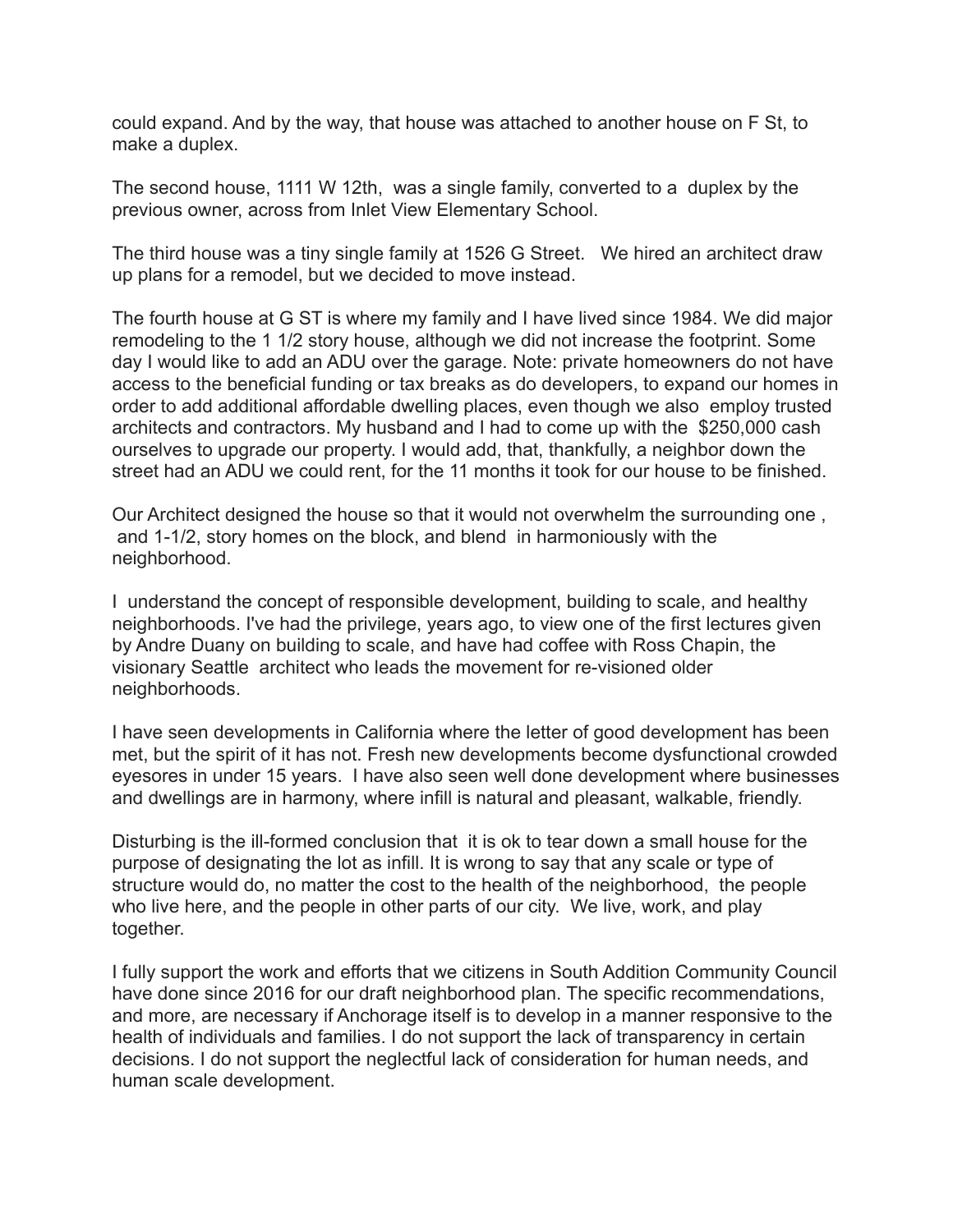The unique nature of South Addition is its walkability, friendliness, safe feeling. Young moms from other neighborhoods come here, unpack their strollers, and enjoy ambience, sharing the sidewalks with local seniors in wheel chairs and walkers. A neighbor on the porch or front lawn with a smile and friendly wave is welcome and satisfying.

Thank you for your time.

Pamela Dunham Tesche

December 15, 2020, 4:35 PM Kathie Veltre

Comments for South Addition Community Council regarding the draft neighborhood plan:

Thank you for the work you have done putting this together. It seems like a good start. This current draft plan is attractively done and packed with information about the history and composition of our neighborhood. But as it stands it is far too general to be of real use.

**\_\_\_\_\_\_\_\_\_\_\_\_\_\_\_\_\_\_\_\_\_\_\_\_\_\_\_\_\_\_\_\_\_\_\_\_\_\_\_\_\_\_\_\_\_\_\_\_\_\_\_\_\_\_\_\_\_\_\_\_\_\_\_\_\_\_\_\_\_\_**

My basic concern with this draft is that a builder picking it up would read through at least forty pages of well-written, interesting material, but find no specific direction about the real concerns and desires of the South Addition community.

On page 4 of the draft you outlined the purpose and goals of the SA neighborhood plan. They include:

- Identifying compatible infill housing that complements the neighborhood values.
- Enhancing and maintaining neighborhood character.

These goals, this purpose, and these values were stated as the reason for two community meetings that were held in the fall of 2016. These meetings were wellattended by enthusiastic neighbors who were asked for their opinions and were assured that their input would be respected. Participants were clear and adamant about what they like. Following these meetings, several committees were set up to study those values. Many neighbors worked for months – some years – with planners from the municipality and members of the Anchorage Historical Commission to analyze existing building codes and consider what action, if any, was needed to preserve the character so appreciated by the people who choose to live here. Each committee prepared a detailed report, which was presented to the South Addition Executive Committee and then to the Community Council as a whole, where the reports were accepted as a true representation of resident values.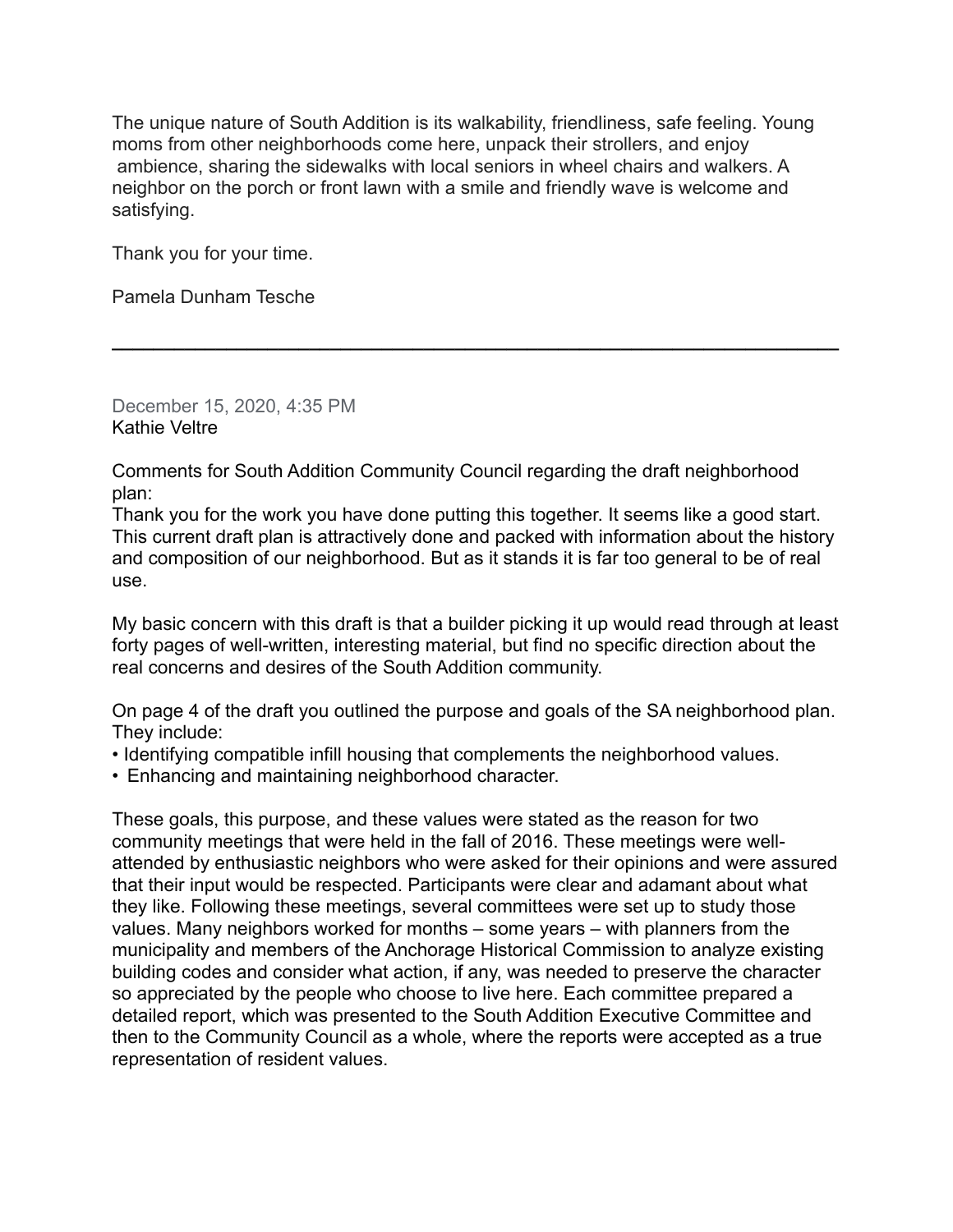It was understood by all the participants that the results of this work would be included in the neighborhood plan. This was to be the primary document that would inform homeowners, builders, and the municipal planning department of this community council's wishes. We were reminded again and again as we worked with planners, to make specific statements in this document, regarding, for instance, landscaping, use of sidewalks, placement of windows facing the street.

To address these issues, your draft proposes to develop overlay districts and to establish urban design committees. This seems logical. But the plan suggests this should happen in one to two years. This timeline, this delay, blatantly disregards the wishes of the residents at the 2016 meetings, jettisons the work of the committees following those meetings, ignores the results of the survey, and rejects the decision of South Addition Community Council to accept the resolution presented in the spring of 2019 which outlined the agreed-upon values and called for their implementation. Because of delays such as these, developers have been able to build without the guidance of a real neighborhood plan. Neighbors who enthusiastically participated in these meetings and these committees have quit in real disgust because they have seen that the promise of that early call to action, the call to write a plan that would be respected and followed, has been ignored.

This plan is a good start. The neighborhood can be brought together by including all results of the public process until now, broadcasting the need for more input and participation, promising those who participate in the future that their efforts matter by convincing them that it is worth their time and that we, as a neighborhood, are not simply at the mercy of the developers and the self-interest of a few people who are trying to maximize the monetary value of their property at the expense of the character issues that have made this such a desirable place to live.

One very specific concern I have with this draft is the inclusion of support for commercial establishments north of Park Place. It is true that this area is zoned for higher density, but to my knowledge residents of that neighborhood have not been informed of plans for commercial development. Why, if that has not happened, has this been included in the plan as a value of the residents? Where did this come from? It seems inappropriate.

**\_\_\_\_\_\_\_\_\_\_\_\_\_\_\_\_\_\_\_\_\_\_\_\_\_\_\_\_\_\_\_\_\_\_\_\_\_\_\_\_\_\_\_\_\_\_\_\_\_\_\_\_\_\_\_\_\_\_\_\_\_\_\_\_\_\_\_\_\_**

Good luck as you continue with this very interesting process.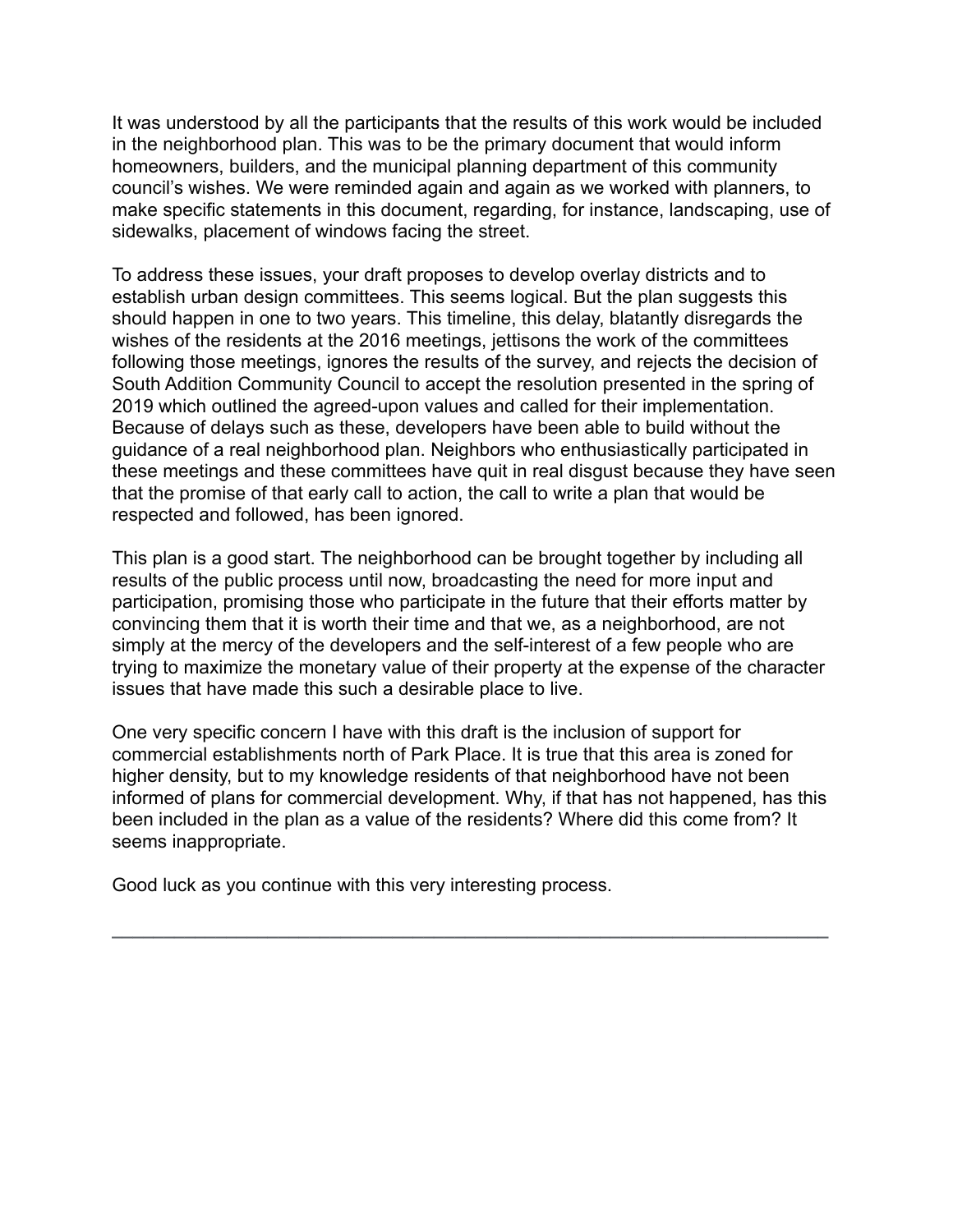Tue, Dec 15, 2020, 5:00 PM Cheryl Richardson

South Addition Community Council has been a significant influence in local government for decades, ever since being founded by Lanie Fleischer in the mid seventies. We have aworked for citywide policies and standards to protect neighborhoods from aggressive developers and from road builders who champion high speeds in the city. South Addition has advocated to keep downtown healthy, for public open space and parks, walkable, bikeable trails and roadways, and to maintain sunlight coming into homes and residential gardens. And of course, the council has focused on protecting South Addition's historic character in open and collaborative communications and public meetings.

The results of past discussions and neighborhood negotiations can be found in the repository of community council resolutions, the most recent of which can be found on South Addition's website at the Federation of Community Councils.

Unfortunately, those years of hard work are being carelessly tossed aside by the latest community council leadership who over the past couple of years have ignored neighborhood priorities and neglected to ask residents what they think about important issues such as

- new zoning standards that allow tall, bulky homes with even taller elevator shafts,
- developers' proposals to go further and allow 3 story homes here,
- policy and funding opportunities to reduce speeding on I and L, A and C,
- zoning changes to allow second homes in backyards.

Because different people have different opinions about these and other matters, it's up to the community council to facilitate fair and open discussion and potentially communicate neighborhood consensus to Anchorage's Assembly.

The latest example of neglect is the "Draft Neighborhood Plan," released by the council's Executive Committee, that substitutes personal opinion of unknown authors for two years of work on the Neighborhood Plan by well over 150 neighborhood volunteers, who produced an initial needs assessment and then specialized sub committee reports on key issues such as Neighborhood Character. Neither does the draft plan incorporate South Addition's years of consistent neighborhood opinion as expressed through published resolutions.

It's not clear why the Executive Committee has turned its back on all that work to make their own recommendations that have not been previously discussed or acted upon in open forums. But in any case the current draft plan is not up to South Addition's usual standards for consistency, quality or transparency.

While the first 40 pages of the plan, describing South Addition's characteristics are reasonably well done, the final 17 pages are surprisingly inadequate. Even worse, this leadership has not presented the plan's contents to the public, even during the one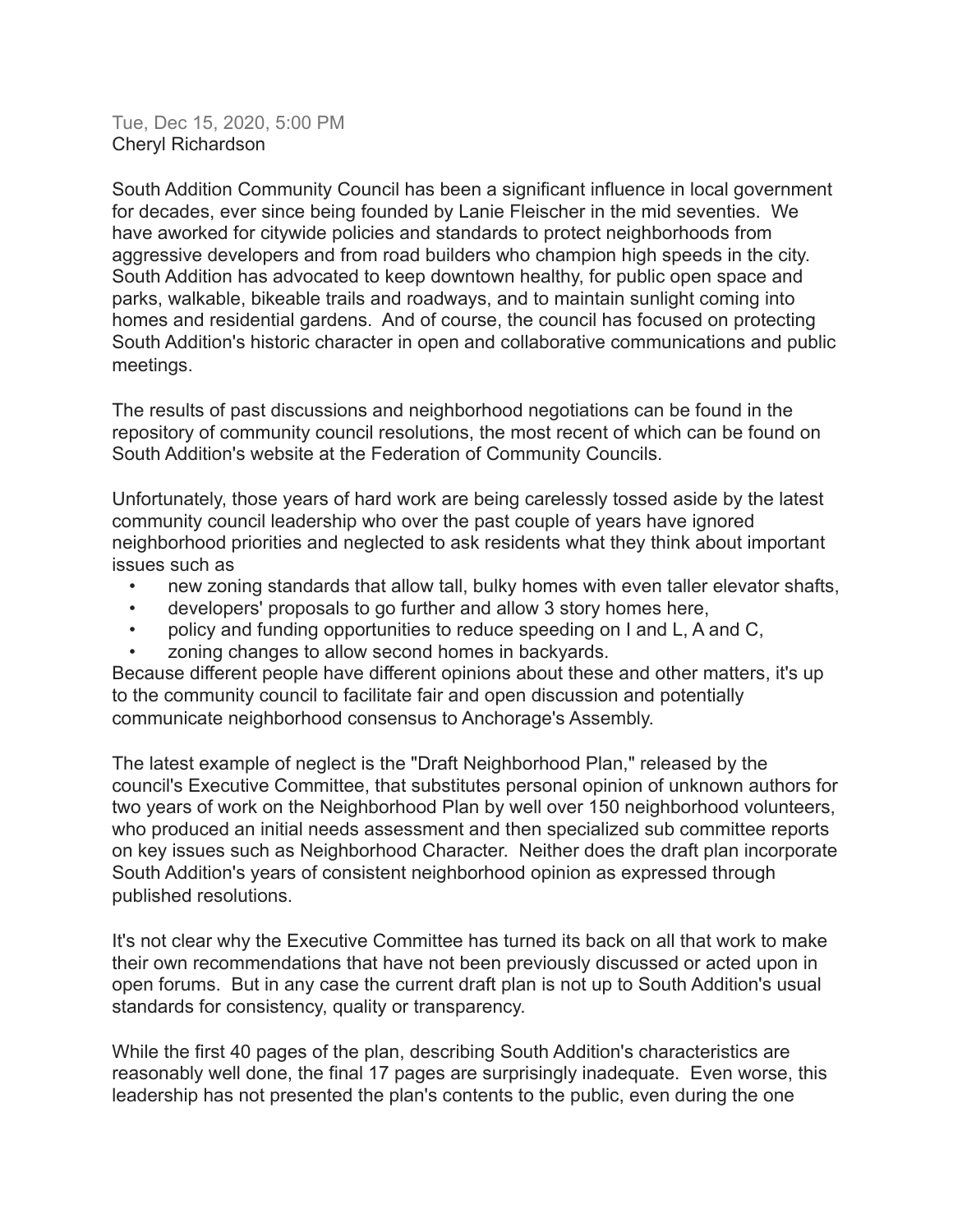zoom meeting that was held, where they allowed no questions, only comments. The meeting was over quickly with less than 10 comments received.

More recently, the council has not notified its members that its deadline for accepting comments had shifted from November 30 to December 15.

And this week, with all the controversy surrounding this "draft plan," the agenda for the monthly council meeting allows only 15 minutes available for a plan 'update,' and another 10 minutes to discuss zoom meeting procedures.

In order to overcome these problems, bypassing historic neighborhood opinion and organized Neighborhood Plan work products, making recommendations that have not been discussed or voted upon in open meetings, producing incomplete, hard to read and inconsistent recommendations and providing a totally inadequate public process, the Executive Committee should:

First, recommit to following the Neighborhood Plan planning process, laid out by Sheila Selkregg and approved by SACC and the Anchorage Assembly.

Secondly: Hire an experienced, professional planner to review past neighborhood resolutions and records, as well as the work of Neighborhood Plan Committees and develop a neighborhood plan that reflects South Addition's values and priorities.

Finally: Have the professional planner conduct a transparent planning process that provides the average neighbor a chance to learn about the neighborhood plan and how it would affect them.

**\_\_\_\_\_\_\_\_\_\_\_\_\_\_\_\_\_\_\_\_\_\_\_\_\_\_\_\_\_\_\_\_\_\_\_\_\_\_\_\_\_\_\_\_\_\_\_\_\_\_\_\_\_\_\_\_\_\_\_\_\_\_\_**

Wed, Dec 16, 2020, 6:49 PM: Tamas Deak:

To whom it may concern:

I am reaching out to offer comments/notes regarding the south addition neighborhood plan that is available for download on the website.

It is called South Addition Neighborhood Plan, but I trust this is intended to be the draft. Thank you for the opportunity.

For some background I offer that I am an engaged South Addition resident and as such I was an active participant in the SANP process.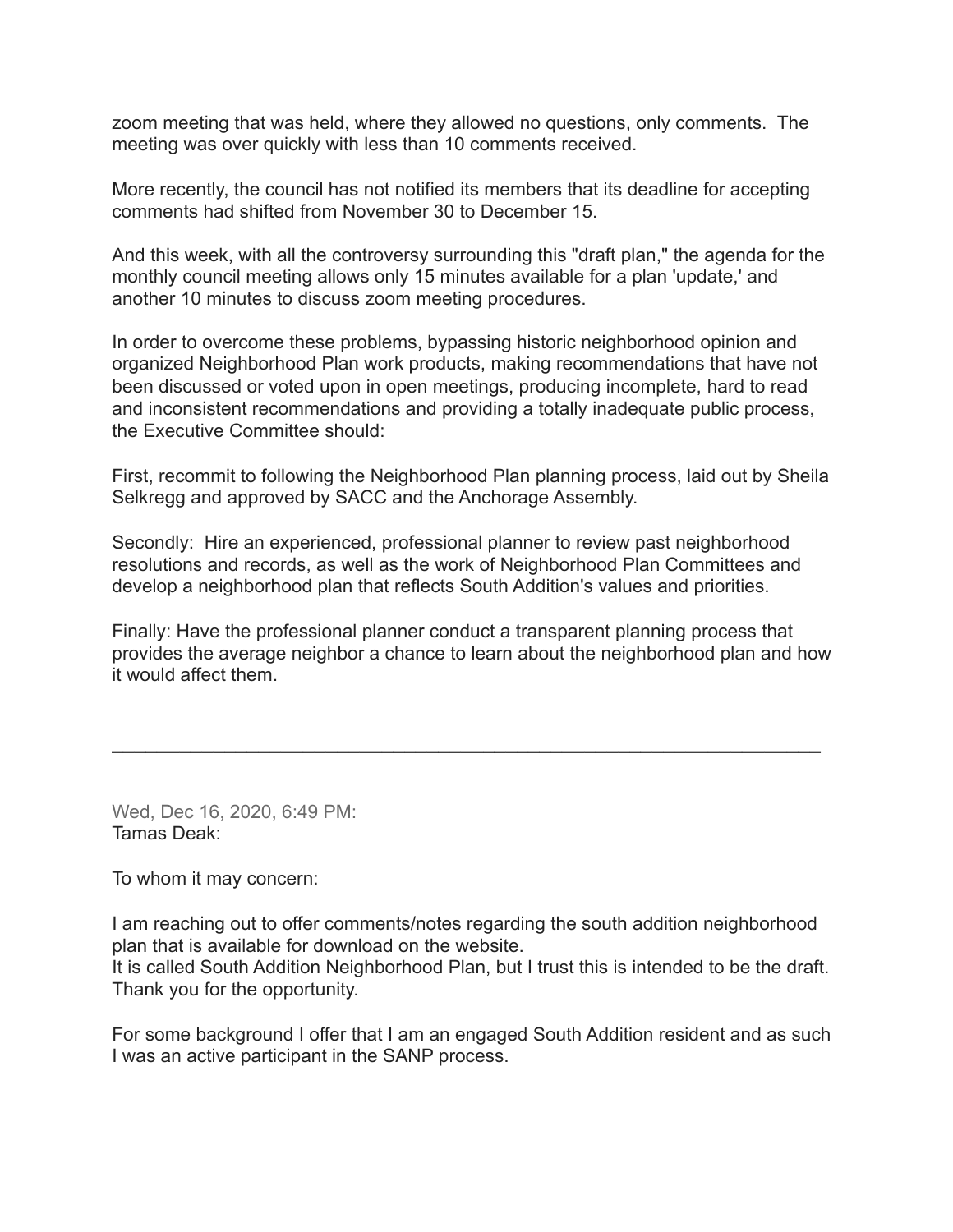I am invested and interested in ensuring that the unique neighborhood we are lucky enough to call home maintains the characteristics that are the very reason why we live here.

My curiosity to review the documents stems from having put forth significant effort with many of my neighbors to advance the plan on a volunteer basis.

I participated in the initial large public meetings on September 22 and November 12, 2016. I followed up by leading the neighborhood character group work and provided its findings written work product to the SACC in February 2017.

Sandra Ramsey and I reported the same findings of the group first to the SACC ExCom in a closed meeting and then I reported to the full SACC in November 2017 in a public meeting.

Later next year Cheryl Richardson asked me to help the steering committee with my planning expertise to support the project especially in light of the ongoing redevelopment of larger parcels in the Fire Island Zone. It became apparent to me after months of work that the public process fizzled and leadership withered.

My hope was that by reviewing this document I would find that a robust public engagement reinvigorated the planning process and that the considerable work done by South Addition community members were professionally captured in a long awaited neighborhood plan proposal that represents the vision of the community.

I will defer on a technical review as it was neither my call nor my interest without addressing the singular and most serious concern I have after my read.

I am concerned that this plan carries a huge credibility problem regarding the public process associated with it.

The plan does not adequately represent the public views that were strongly expressed for what is called the Fire Island Zone on Figure 2.

In the plan implementation section in Chapter 8 this is most relevant and sadly most telling.

Statements about plan implementation strategies may either be attributed to a planning decision made by the SACC ExCom or a misrepresentation of the public process. They cannot be both.

There was no consensus of any sort to include commercial development in the current R-3 zoned area north of 13<sup>th</sup> between I and L.

This singular shortcoming in itself is endangering the entire process and document without other points being able to be properly vetted and contemplated, however solid their rationale may be.

This is unfortunate, but not entirely unexpected based on the process to date.

Another statement that I found peculiar is the linear correlation of the ANC Housing Market Analysis and redevelopment in South Addition on page 11.

I picked this out as it - again - goes to the issue of credibility, however wonkish and technical it may be.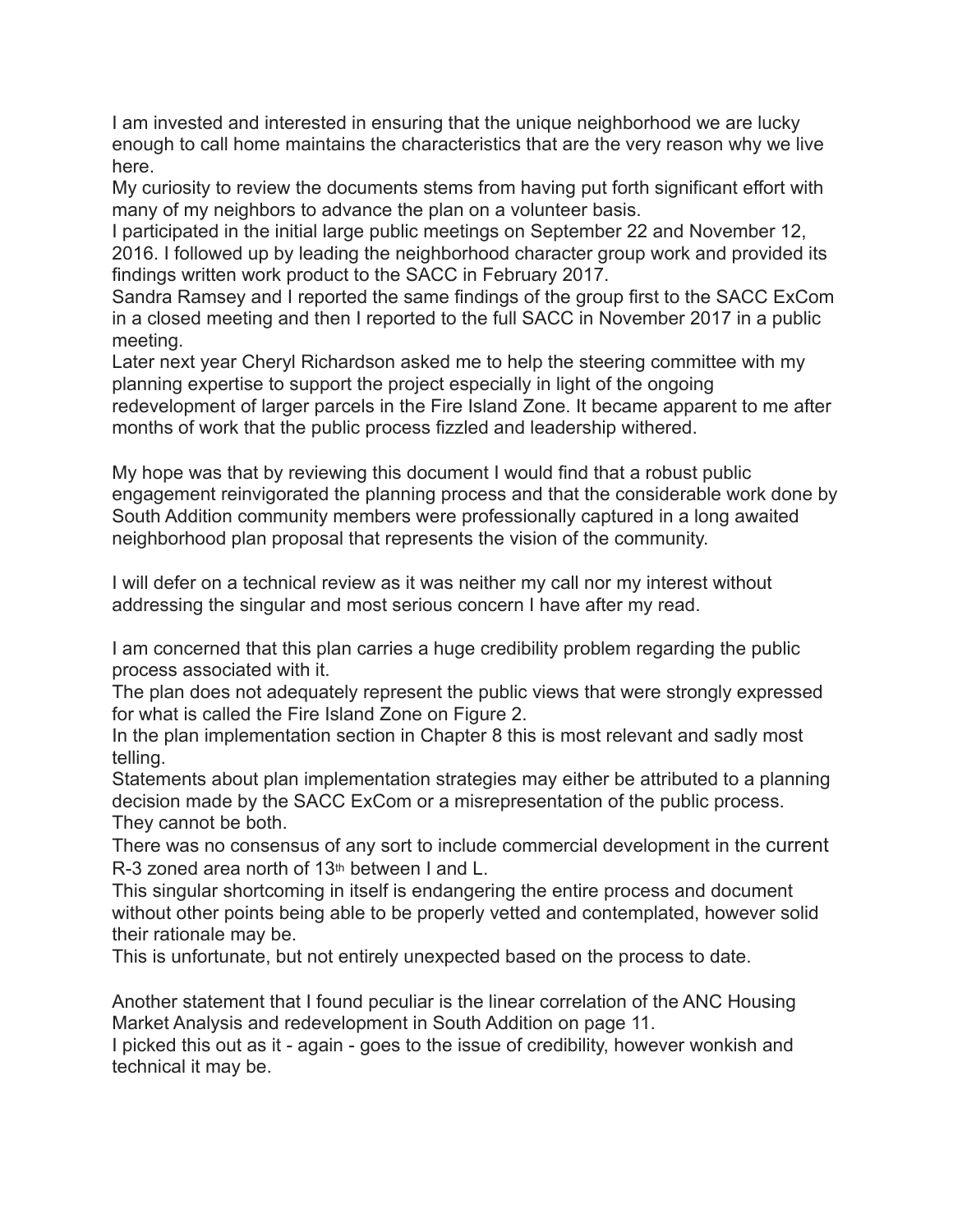The housing market study was really searching for solutions for the - at the that time in 2012 – highly relevant problem of housing units vs. available land on which to place them in the bowl. However, nowhere it implied that redevelopment of existing neighborhoods with strongly guarded character were the cost of doing business to achieve increased number of housing units to reach our long term planning goals. I remember that as I was a member of the technical committee who worked on that study.

I looked it to see for a refresher. A link to the study is found below just in case I need to stay corrected.

**\_\_\_\_\_\_\_\_\_\_\_\_\_\_\_\_\_\_\_\_\_\_\_\_\_\_\_\_\_\_\_\_\_\_\_\_\_\_\_\_\_\_\_\_\_\_\_\_\_\_\_\_\_\_\_\_\_\_\_\_\_\_\_\_\_\_\_\_\_\_**

[https://www.muni.org/departments/ocpd/planning/publications/documents/](https://www.muni.org/departments/ocpd/planning/publications/documents/anchorage%20housing%20market%20analysis%20summary%20report.pdf) [anchorage%20housing%20market%20analysis%20summary%20report.pdf](https://www.muni.org/departments/ocpd/planning/publications/documents/anchorage%20housing%20market%20analysis%20summary%20report.pdf) **Thanks** 

Tamás Deák

Neighbor and Fellow of the American Society of Landscape Architects

Mon, Dec 28, 2020, 10:39 PM: Pete Hjellen, Diane Holmstrom:

South Addition Neighborhood Plan

Section 8.3 talks about encouraging small-scale commercial development.

We have been South Addition residents since 1992, first at 12<sup>th</sup> and H, and now at Park Place Condos. We have read the Neighborhood Plan and find it insightful and well done but raises concerns.

We are opposed to developing something north of Park place for the following reasons:

- 1. The plan as presented is not detailed enough to understand the full impact of developing the area north of Park Place.
- 2. There are several diverse commercial businesses in the area already including an art boutique, physical therapy office, the Skhoop skirt company, law Office and real estate office
- 3. City Market already exists south of Park Place and has many of the amenities identified in the plan.
	- Restaurant, coffee shop, deli, grocery, and ample parking.
- 4. Inlet Tower Hotel
	- Has a fine dining restaurant able to serve alcohol, apartments, ample parking, meeting rooms, and hotel accommodations.
- 5. Fire Island Rustic Bakery
	- Has fresh baked goods, coffee, and sandwiches.
- 6. The above three food accommodations have both inside and outside eating.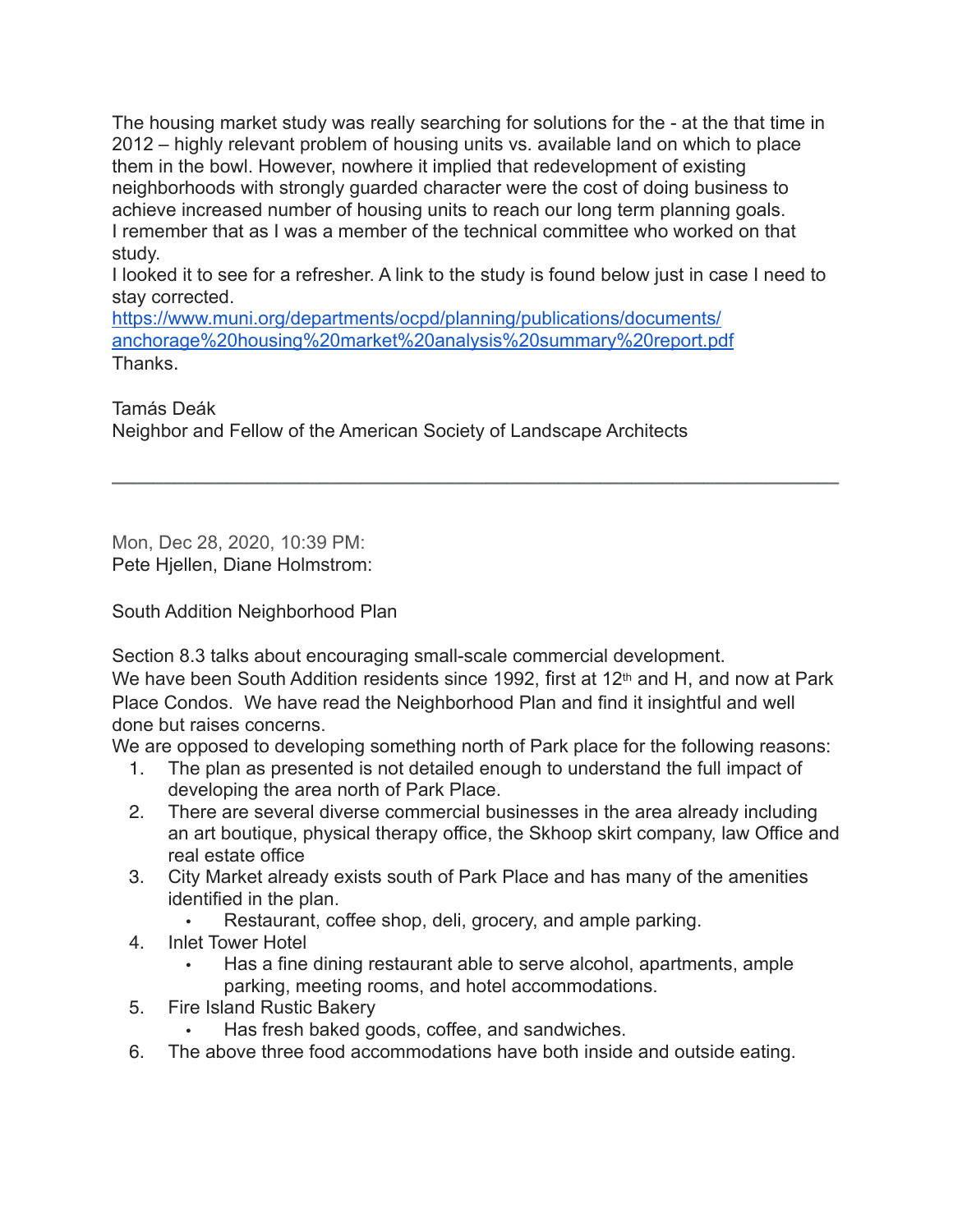7. Additional development north of Park Place will increase traffic, population density, need for additional parking and increase noise. The Anchorage Pioneer Home is especially vulnerable.

All these businesses are within easy walking distance of each other.

What we don't have and would not encourage are a Liquor store and a Pot shop

**\_\_\_\_\_\_\_\_\_\_\_\_\_\_\_\_\_\_\_\_\_\_\_\_\_\_\_\_\_\_\_\_\_\_\_\_\_\_\_\_\_\_\_\_\_\_\_\_\_\_\_\_\_\_\_\_\_**

Tue, Dec 29, 2020, 10:56 PM Laurie Wolf:

To: SouthAddition Executive Committee From: 30+ resident of South Addition and lifelong Alaskan RE: Neighborhood Plan

I write for the first time about this process, not because I have been unaware, but to the contrary, I have been following it for the five years that more than 150 volunteers of this part of town have been gathering to provide their perspective. Now however, I am truly concerned that the current process negates so much of the public process and deeply troubled to hear about the last few meetings and the lack of respect shown to residents who do not agree with the current path of the executive committee. More importantly I write today because I too do not agree with some of the current recommendations. I urge a return to the public process and I urge strong reconsideration to follow the guidance set forth by Sheila Selkregg and resident volunteers to protect South Addition's renowned historic character.

In the past process, the volunteers reached consensus on several standards they wanted included in the Plan. These include: limiting home heights in the old South Addition (zoned R2), and also limiting the height of elevator and stairwell shafts and rooftop walls; limiting the bulk of new homes; measuring home height from a lot's average height, not from the lot's highest point; notifying neighbors when a developer requests an exemption to the zoning laws; building garages on the alley where alleys exist; requiring level sidewalks, not slanted or sloping; and protecting solar access. Of course you can find the consistent, well-crafted resolutions and Neighborhood Plan Committee reports that should be the foundation for the plan at the SACC website (above) under "Neighborhood Plan."

Watching the recent developments in the neighborhood that replaces homes with yards, trees, and natural light with buildings that span the whole lot, no trees, and limits lights for other homes is deeply sad as it lets the desires of one developer overpower the character and living conditions of a whole neighborhood. As an Alaskan, natural habitat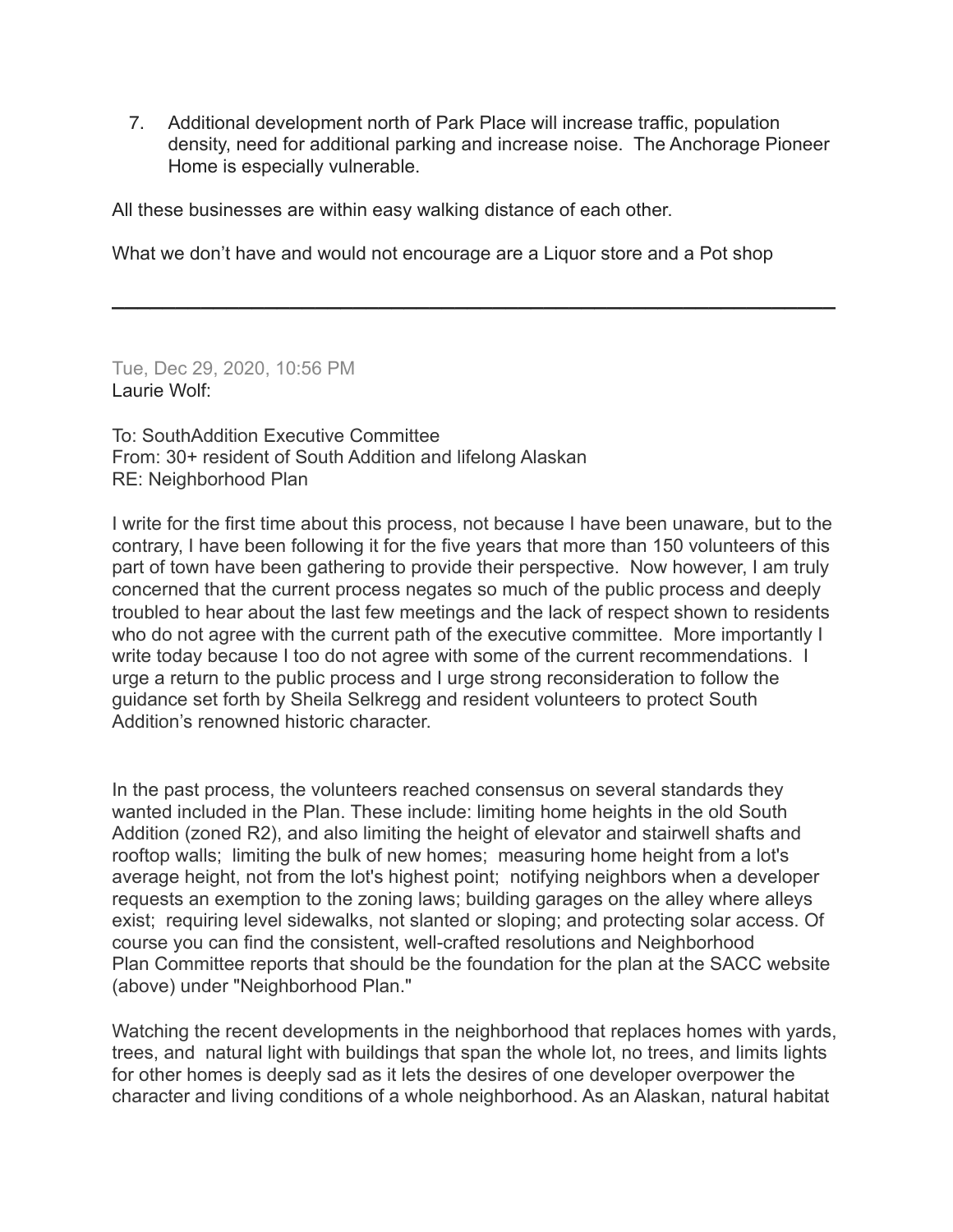and access to natural light is paramount and I am concerned that more of this kind of building is inevitable with the current suggestion to create Overlay Districts to "identify specific guidelines and standards for certain neighborhood zones," which will ignore the already agreed upon guidelines and standards and leave the neighborhood vulnerable to developers' excesses. Furthermore I understand that the current plan would delay the implementation of the most important standards for another two or three years as the Overlay Districts are designed and approved.

Additionally, the recommendations to commercialize key parts of South Addition including rezoning those areas to R4A, allowing up to 90-foot high buildings is antithetical to SouthAddtions character. If the desire is to have more people live downtown by creating commercial "Neighborhood Centers" then those kinds of plans should be outlined in the downtown core plan not in the SouthAddition plan. They are not interchangeable.

I urge the SACC's Executive Committee to incorporate the previous recommendations of so many in our neighborhood and I further urge you to return to a more meaningful public process that includes time for participants to ask questions and make comments without judgement. This Plan is far too important to let it happen without transparency and public participation.

**\_\_\_\_\_\_\_\_\_\_\_\_\_\_\_\_\_\_\_\_\_\_\_\_\_\_\_\_\_\_\_\_\_\_\_\_\_\_\_\_\_\_\_\_\_\_\_\_\_\_\_\_\_\_\_\_\_\_\_\_\_\_\_**

Thank you for your consideration **Respectfully** 

Laurie Wolf

Dec 31, 2020, 10:30 AM Bill Bernier:

My first comment is with regard to the process for this plan upgrade or update, whatever it is being called. I hope that the city government is contemplating a robust public process throughout this planned upgrade/update to downtown, neighborhood planning. There should be numerous public meetings, public hearings and input from residents and property owners who will be affected by any changes. Residents need the opportunity to participate and provide impact comments, suggest changes, object to specific proposals and work on a consensus built document.

There are lots of improvements to be made in downtown neighborhoods without taking a wrecking ball to the character and feel of neighborhoods. Upgrade alleyways and pave them, underground all the overhead utilities, remove derelict buildings and so on.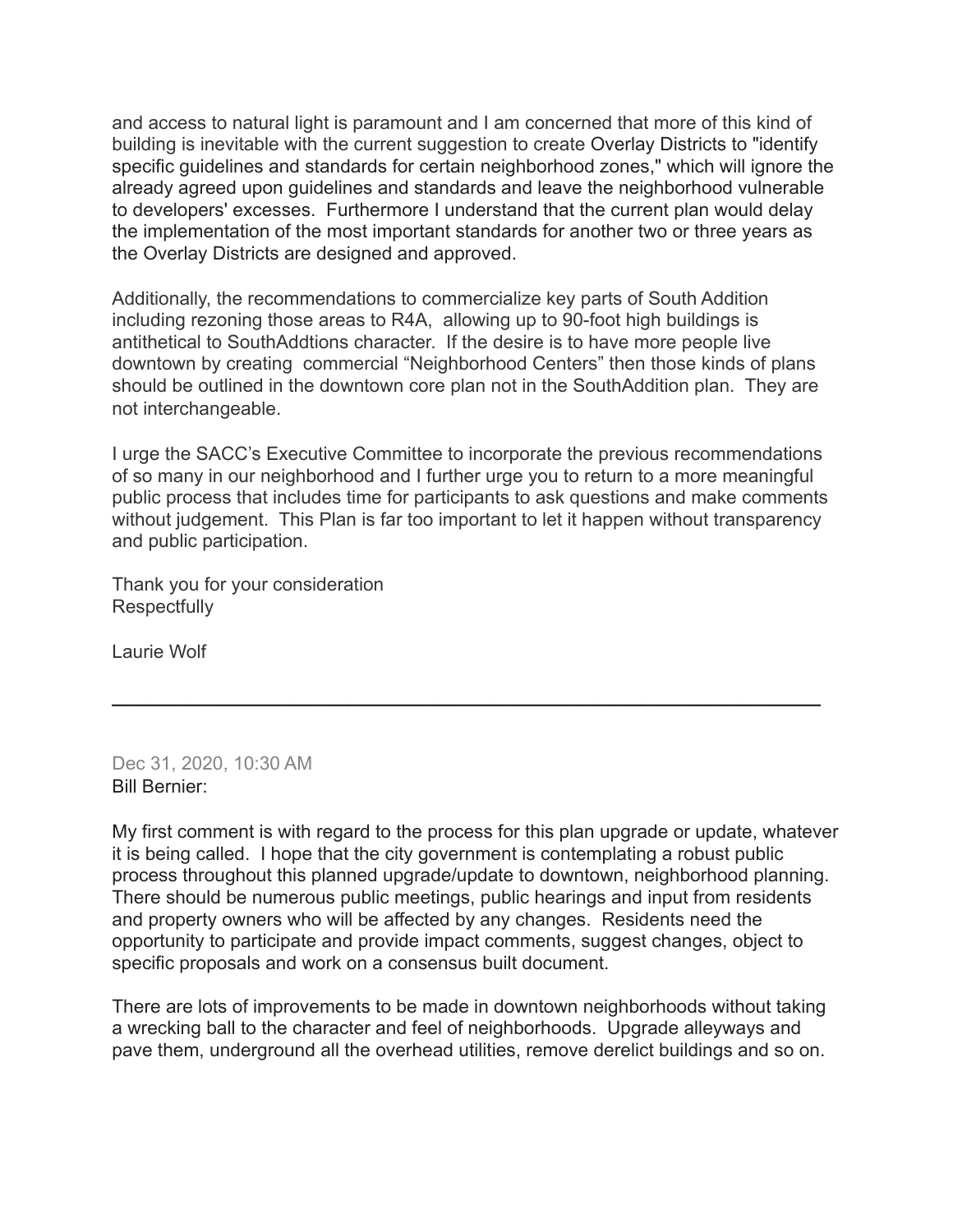There should be no changes in the plan that would permit structures more than 3 stories tall for residential or 4 stories for a mixed use building with retail only allowed on the ground floor. Limited commercial business such as restaurants, cafe's, small retail or service types of business only. No big box, national chain stores with requirements for large public parking areas should be allowed. The Inlet Towers building should remain the only permitted tall building exception in the entire area. No residential building should be allowed that requires residents to park on the street or in the alley. Off street parking for residences should be a requirement. Enclosed, underground parking or garages should be mandatory. Carports should not be allowed.

**\_\_\_\_\_\_\_\_\_\_\_\_\_\_\_\_\_\_\_\_\_\_\_\_\_\_\_\_\_\_\_\_\_\_\_\_\_\_\_\_\_\_\_\_\_\_\_\_\_\_\_\_\_\_\_\_\_\_\_\_\_\_\_\_**

Thu, Dec 31, 2020, 4:53 PM Greg Curney:

As a 30-year resident of the South Addition, I object to both the commercialization to any parts of the South Addition and to the concept of "Neighborhood Centers" in the South Addition. I oppose any rezoning to R4A in the South Addition.

This pandemic has fundamentally changed the way we work and shop. Working from home has, and will continue to reduce the need for commercial office space. On-line shopping has, and will continue the need for brick and mortar stores. We don't need more land dedicated to these uses. The downtown central business district has been in decline for years and has more than enough vacant land zoned for these purposes for the foreseeable future.

The South Addition already has several "grandfathered" in commercial areas, such as New Sagaya, Fire Island Bakery and Inlet Tower Hotel and Restaurant. We don't need any more commercial in the South Addition Neighborhood. Any attempts at rezoning to any form of commercial or R4A is a blatant disregard for the strong historic residential character of this desirable and vital neighborhood.

**\_\_\_\_\_\_\_\_\_\_\_\_\_\_\_\_\_\_\_\_\_\_\_\_\_\_\_\_\_\_\_\_\_\_\_\_\_\_\_\_\_\_\_\_\_\_\_\_\_\_\_\_\_\_\_\_\_\_\_\_\_\_\_\_**

Thank you, Greg Curney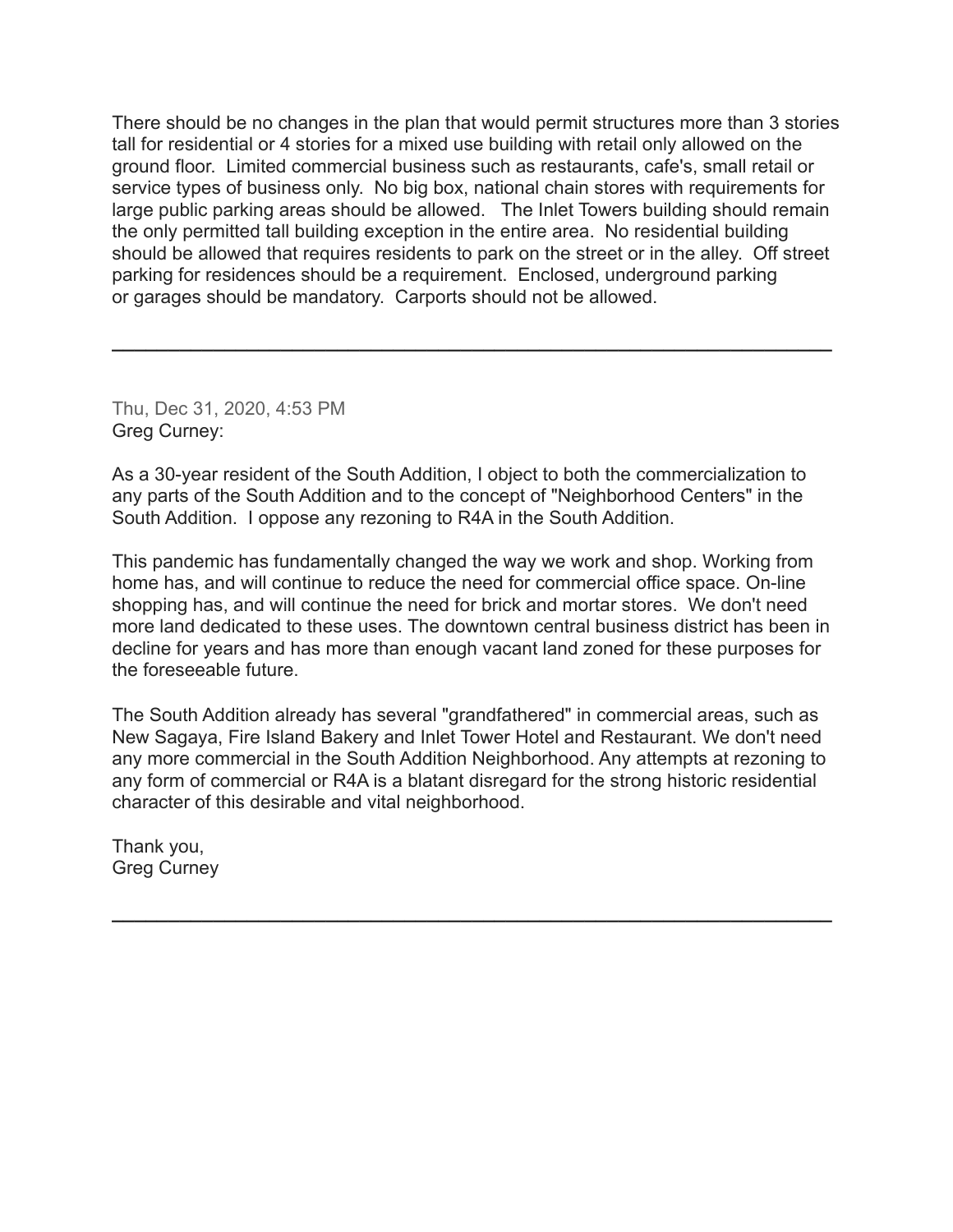Thu, Dec 31, 2020, 10:14 PM

We are Neal Fried and Mary Hilcoske, at G St, where we will have lived for 40 years come April 2021.

We feel strongly that the standards arrived at by the Neighborhood Plan volunteers in their many years of work must be included in the final plan. We are particularly interested in assuring that home and commercial building heights in the old South Addition be limited such that sun is not blocked from neighbors. We support the resolutions and committee reports ideas which are contained in the Neighborhood Plan section of the SACC website.

We see no need for overlay districts. Very simply, we do not want to see the historical nature of all of South Addition ruined by cutting it up into pockets of different standards. Before long, the neighborhood would be compromised and will lose what we all enjoy about it now.

We strongly feel that all property owners of SACC should have the benefit of a thorough plan presentation with time to ask questions and make comments about the draft. What are we locking ourselves into and for what period of time? How binding is the plan on the MOA development efforts and that of private developers? Who is imposing the deadlines for developing the plan - the MOA or the Executive Committee alone? - and why? Development of a document this far reaching should be presented as stated above so that everyone gets to weigh in and understands the ramifications of the standards which will appear in the final version. Transparency is the key and it takes time to follow a process all are comfortable with.

**\_\_\_\_\_\_\_\_\_\_\_\_\_\_\_\_\_\_\_\_\_\_\_\_\_\_\_\_\_\_\_\_\_\_\_\_\_\_\_\_\_\_\_\_\_\_\_\_\_\_\_\_\_\_\_\_\_\_\_\_\_\_\_\_\_\_\_\_\_\_**

Sun, Jan 24, 7:51 PM Bryce Coryell

Hi,

Who would come up with the neighborhood design standards? South Addition has prospered with residents having freedom over their own piece of it. I see eroding that freedom as eroding what has been a force for good and self renewal in our community.

**\_\_\_\_\_\_\_\_\_\_\_\_\_\_\_\_\_\_\_\_\_\_\_\_\_\_\_\_\_\_\_\_\_\_\_\_\_\_\_\_\_\_\_\_\_\_\_\_\_\_\_\_\_\_\_\_\_\_\_\_\_\_\_\_\_\_\_\_\_\_**

Thank you,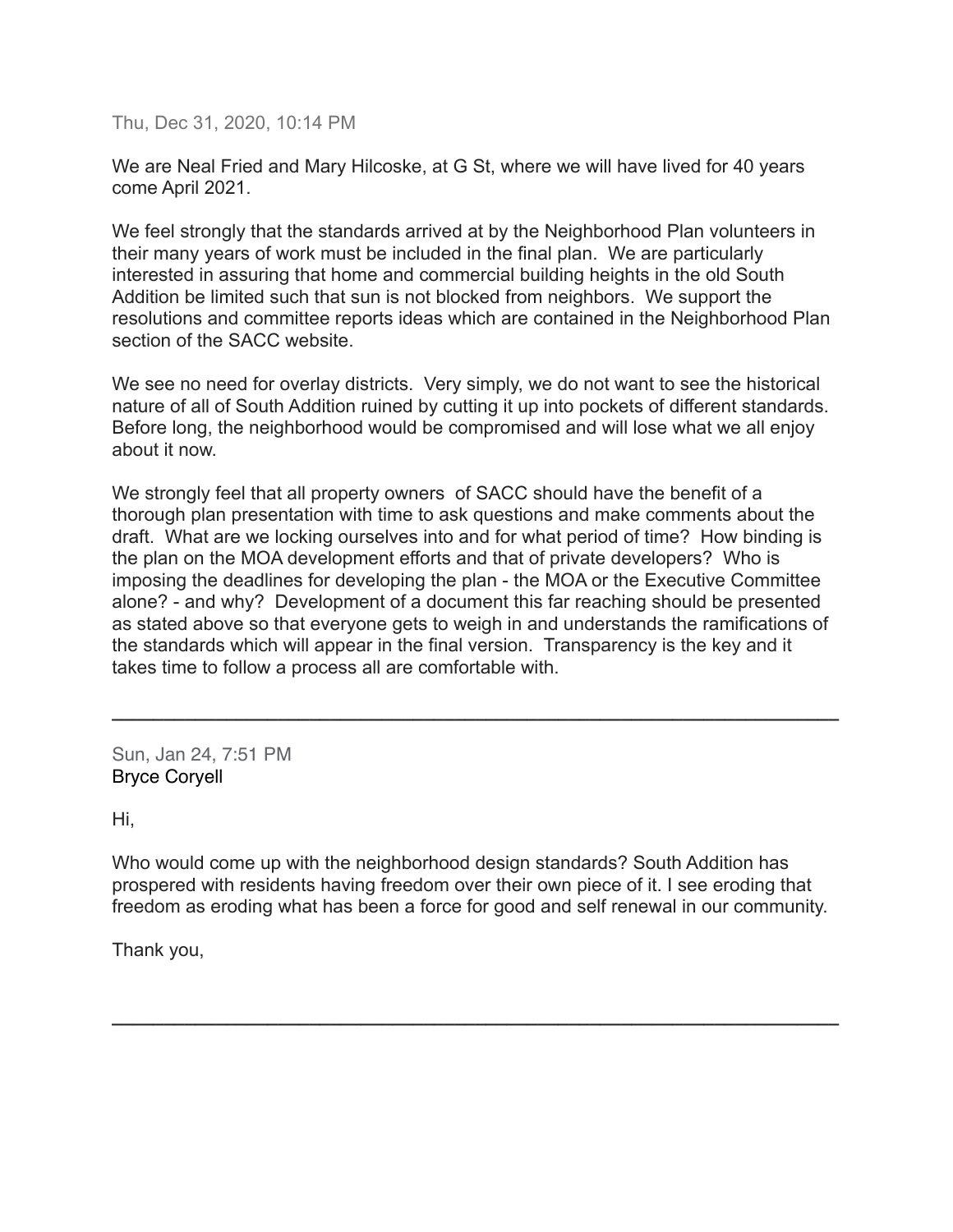Tue, Mar 9, 2021 4:03 PM John Thurber

Ladies and Gentleman,

There has been significant public participation in the South Addition Planning Process that is not documented in the Draft Plan.

Specifically, the following Community Council Resolutions are foundational documents for the Plan and should be included in Chapter 4. The title should be modified to "Existing Plans, Policies and Community Council Resolutions".

Date with Topics Addressed

02/16/2006 Building Heights, Sunlight Access and View Sheds

12/18/14

Building Heights, Building Compatibility, Density, Sunlight Access, On Site Parking

02/18/15

Compatible Development, Sunlight Access and Traffic Congestion

12/17/15

Compatible Development, Building Height, Scale, Density, Sunlight Access, Walkability, Sidewalks, Traffic Calming

04/21/16

Compatible Development, Height, Scale, Density, Size and Bulk of Buildings, Shadowing, Viewsheds, Streetscapes, Sidewalks, Bike Paths, Landscaping and Infill **Housing** 

## 10/17/16

Compatible Development, Infill Development, Building Heights, Density, Sunlight Access, Landscaping, Traffic Calming, Alley Access, Compact Housing and Shared Design Principles

10/19/17 Utility Line Under Grounding

03/28/19 Building Heights, Rooftop Stairwells and Elevator Shafts

The Resolutions reflect thoughtful and deliberative discussions among the Residents of South Addition. The Resolutions also demonstrate a high level of consensus among the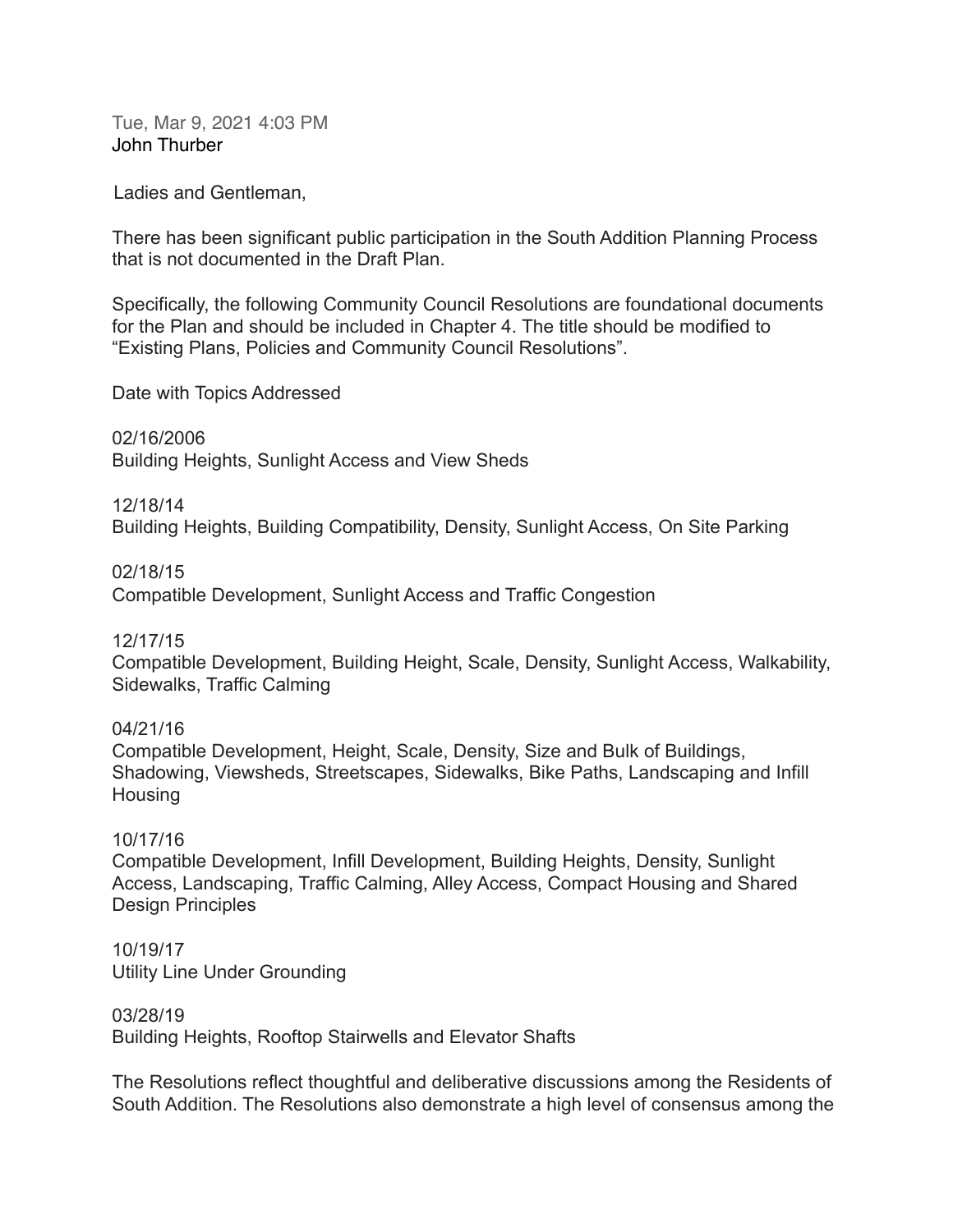Residents and the Executive Committee as all of the Resolutions passed with overwhelming support.

The Plan defers discussion and resolution of many critical planning issues to future Design Committees and/or Overlay Zone Exercises.

The following issues have already been vetted and broad agreement reached on applicable Standards for South Addition as a whole.

- 1. Compatible Development
- 2. Building Height, Scale & Bulk
- 3. Sunlight Access
- 4. Landscaping
- 5. Sidewalks
- 6. Density
- 7. Traffic Calming & Streetscapes
- 8. Bike Paths
- 9. Alley Access
- 10. Infill Housing

As the aforementioned topics are addressed in the Plan, corresponding Community Council Resolutions should be referenced to demonstrate that community consensus has already been reached on specific Design Standards for South Addition.

I believe that establishing the connection between the Community Council Resolutions and the Draft Plan will garner support from the Residents of South Addition for the Plan. This will also narrow down the remaining key critical issues that require additional attention.

**\_\_\_\_\_\_\_\_\_\_\_\_\_\_\_\_\_\_\_\_\_\_\_\_\_\_\_\_\_\_\_\_\_\_\_\_\_\_\_\_\_\_\_\_\_\_\_\_\_\_\_\_\_\_\_\_\_\_\_\_\_\_\_\_\_\_\_\_\_\_**

Sincerely, John Thurber

Wed, March 10, 10:50 AM Mary Miller

I am attaching our letter of support for the South Addition Neighborhood Plan. If you have questions or concerns please let me know.

Thank You,

Mary Lee Miller

Municipal Planning Department Anchorage, Alaska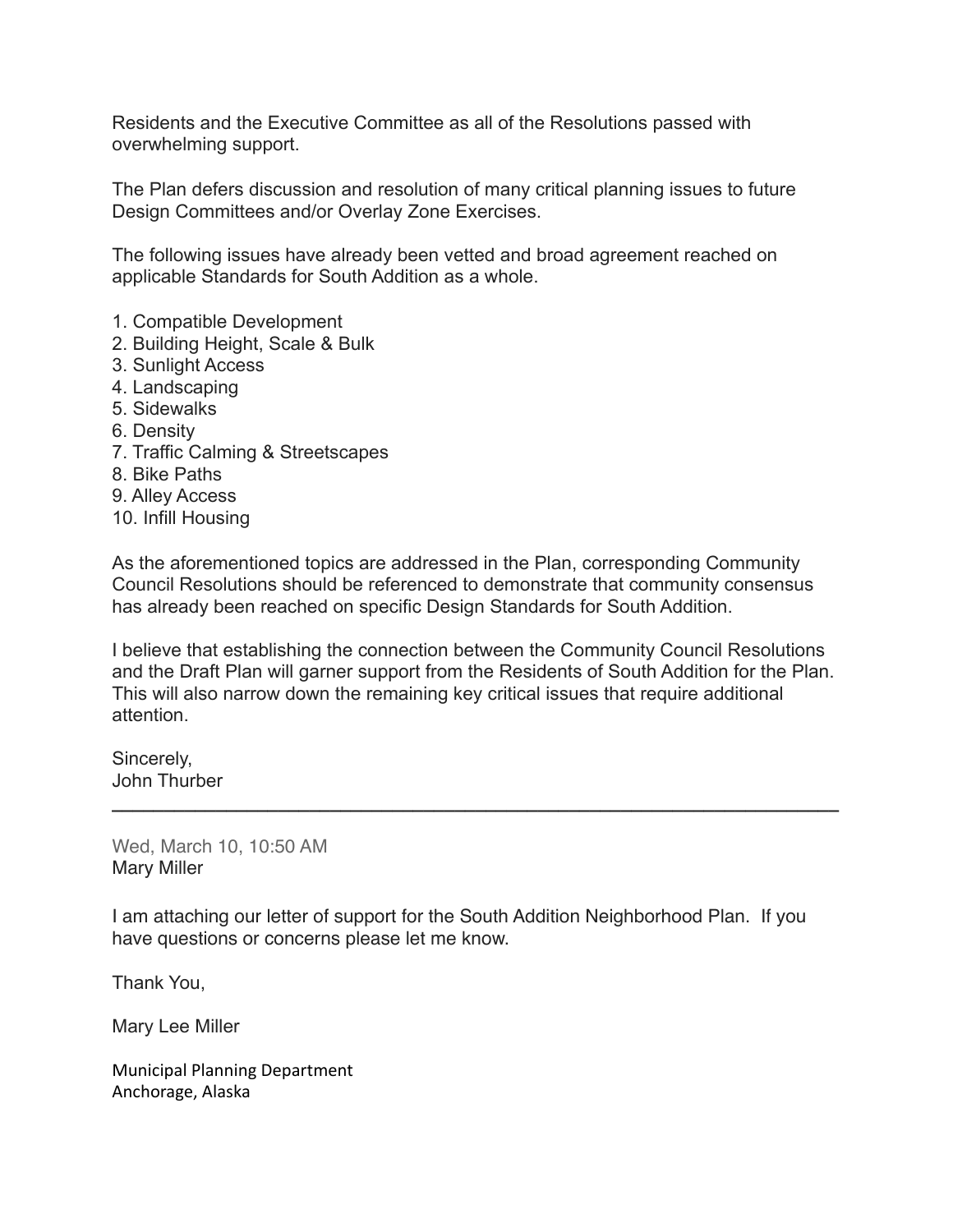March 10, 2021

To Whom It May Concern,

I am writing to support the South Addition Neighborhood Plan to keep the established standards and protect the historic character of the neighborhood. This is important not only for the neighborhood's character but for the health and enjoyment it brings to many individuals in our city.

Before living in Eagle River my husband and I lived in South Addition when we first came to Anchorage 40 years ago. After living in Eagle River for 34 years we wanted to come back to the area. We loved this neighborhood because of its traditional character and walkability. We were fortunate enough to find a lovely home. One downfall was the driveway out front. It was difficult to pull out safely and the concrete slab was unsightly. We tore out the slab and put grass in its place. This added peace of mind for us and safety for those using the sidewalk.

We feel strongly about the maintaining walkability of South Addition with its safe and connected streets. There are many individuals who benefit from the level sidewalks and lack of driveways from homes into the street. As a Teacher of the Blind and Visually Impaired for over 40 years in Anchorage I have watched young children grow into independent adults from learning the basics of travel in our neighborhood. South Addition is the only neighborhood in the Municipality of Anchorage that has a traditional grid for blind individuals to learn to orient and navigate independently. Since there aren't driveways in front of most houses it is safe for a beginning cane user to learn to walk down the sidewalk independently without the danger of a car randomly pulling out. Many of the crossways have stop signs which make it safer to learn to listen for traffic and cross the street safely. The level sidewalks have a grass edge which makes it is possible for a blind individual to navigate down the street and not veer off course onto a driveway and into the street. An added bonus is many neighbors shovel the sidewalk or they are plowed by the Municipality throughout the winter which provides beginning cane users the opportunity to learn to travel outdoors while navigating in winter conditions. I have only listed a few of the numerous skills that are mastered in South Addition which provide the basis for more sophisticated travel throughout the community. Words can't express the confidence that is built from learning to travel independently for a blind child or a newly blinded adult. Losing the traditional layout of the neighborhood and the safety it provides would be a significant loss to this community.

Seniors, young children, dog walkers and others from the community enjoy the benefits of this traditional neighborhood as well. Residents of the Pioneer home are able to take advantage of the level sidewalks to get out with their walkers which opens up opportunities for much needed social interactions. We especially love watching young children ride their bikes up and down the street, and are delighted for them when they have been given the go ahead by their parent(s) to ride around the block. You can feel their joy and the confidence it provides. One of my favorite childhood memories is of finally being allowed to ride my bike around the block. There are too few neighborhoods in Anchorage that provide this rite of passage.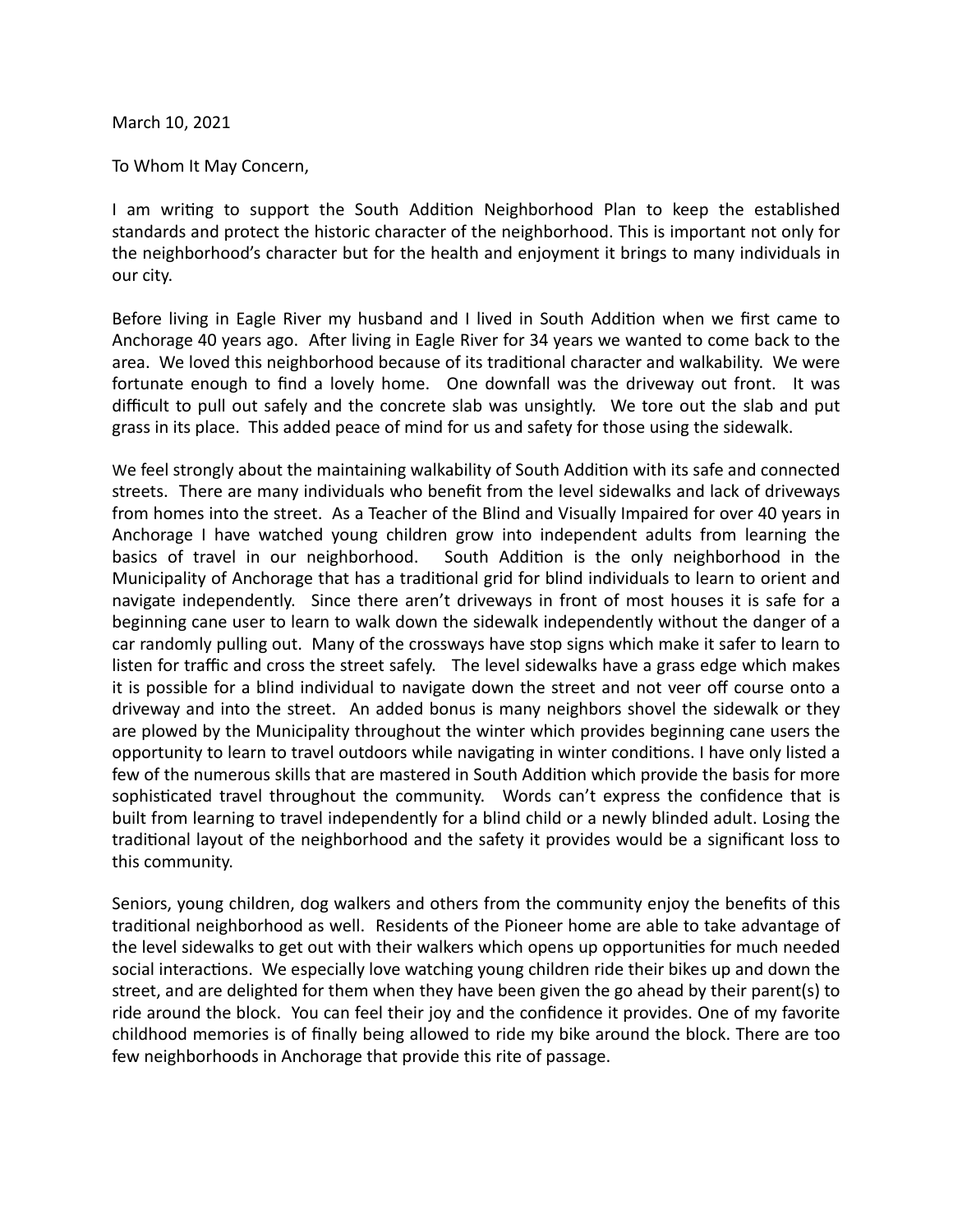South Addition with its traditional neighborhood grid, inviting front vards, alley driveways and level sidewalks is a treasure that needs to be preserved for all to enjoy. We implore you to take to heart the needs of those that benefit from the neighborhood and adopt the recommendations of the South Addition Neighborhood Plan.

\_\_\_\_\_\_\_\_\_\_\_\_\_\_\_\_\_\_\_\_\_\_\_\_\_\_\_\_\_\_\_\_\_\_\_\_\_\_\_\_\_\_\_\_\_\_\_\_\_\_\_\_\_\_\_\_\_\_\_\_\_\_\_\_\_\_\_\_\_\_\_\_\_\_\_\_\_\_

Sincerely, Tom and Mary Miller

Wed, Mar 10, 12:57 PM Kathy Doogan

To: South Addition Community Council RE: South Addition Neighborhood Plan

My husband and I moved into Park Place Condominiums 8 years ago, drawn by the character of the neighborhood, the nearby amenities and the many downtown businesses, cultural attractions and restaurants, all within easy walking distance but far enough away that we were removed from the noise and dense congestion of downtown. Our home is on the top floor on the north side of Park Place's north building, the area identified in the SACC Neighborhood Plan as the "North face of Park Place." The area directly across the street from us, "11th and 12th Street, between L and I Street," is also identified. Most of our comments will focus on those two areas, both of which are included in the plan as the potential location of a "neighborhood center."

The purpose of this neighborhood center is explained as "to encourage small-scale commercial development that could provide services to the neighborhood." Such development already exists in this neighborhood — there is a grocery store with coffee stand and a large hotel with bar and restaurant within a block of Park Place, and within just 4 blocks, there are a bakery/café, hair and nail salon, commercial office space and 4 churches. The area is made up of many historic homes on quiet, narrow streets which create its character. More development and its accompanying noise, traffic and zoning changes would seriously detract from this character, which has drawn residents to this neighborhood for many years.

These are the main reasons for which we are opposed to this plan. Other concerns and questions we have are about the process, which to us has been very confusing. What exactly IS the process, and is there a timetable? Why were standards originally designed to preserve the character of the neighborhood not included in the current plan? We saw a 12/16/20 letter from the Muni Planning Department with many useful comments on the plan  $-$  will some or all those be incorporated? And who ultimately makes the final decision on if, when and how to move forward on this plan?

Thank you for the opportunity to comment.

Kathy and Mike Doogan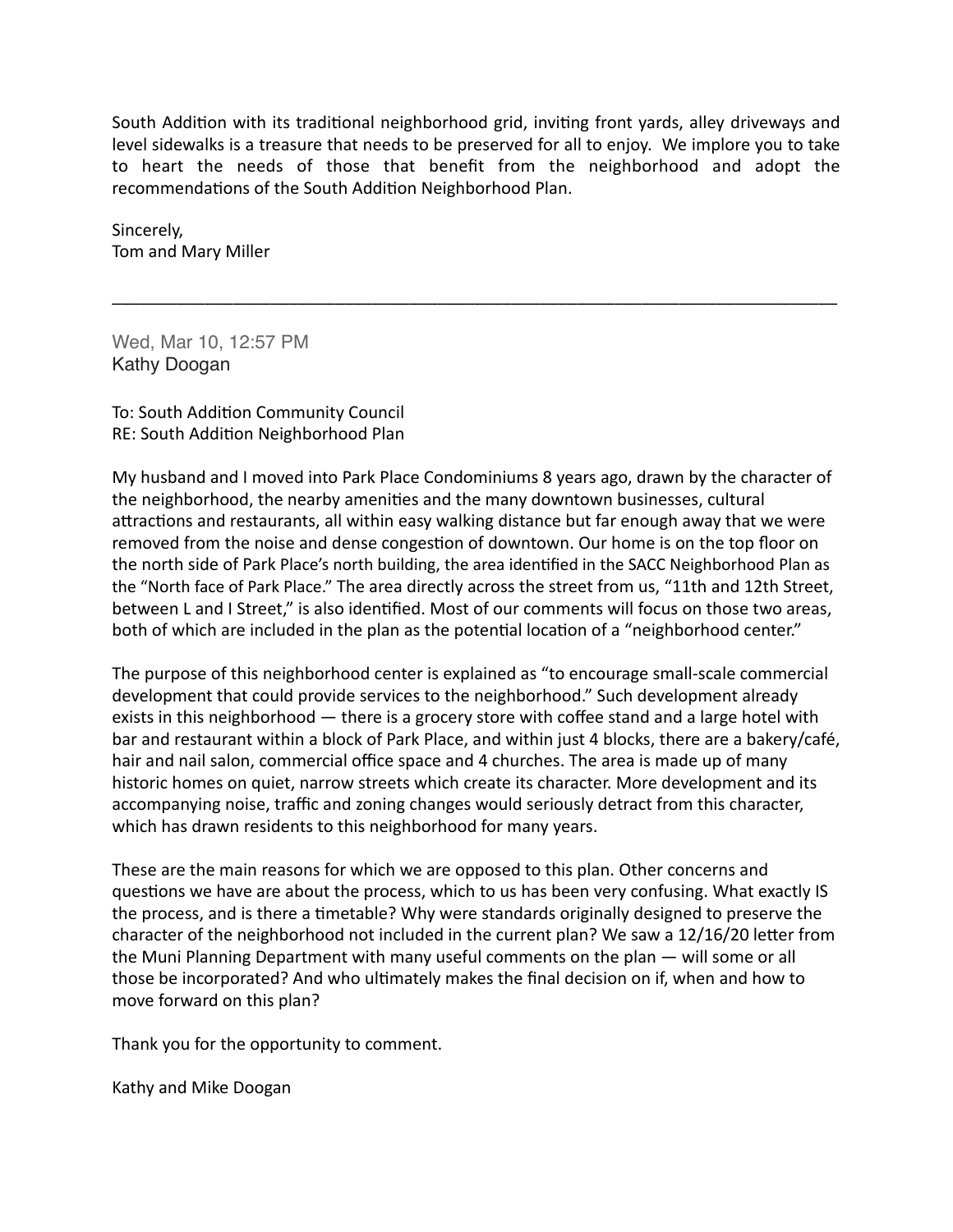Park Place Condominiums Wed, Mar 10, 3:35 PM David Ustick

My wife and I do have a opinion as to the plan for our neighborhood looking forward. We believe the park strip could be used as mixed business/ residential but the buildings should be in line with what is there now and not multi level buildings such as the area up by the Base.

Apartment Complexes/ Projects should not be allowed ... but Apartment living should be available such as in-law and second floor/ sublets.

The Apartment/ Duplex system on 15th by the Lagoon should not be alowed to be expanded.

Single family living in the area of 10th through 15th streets and Ist through U streets should be maintained excluding upgrades to properties. The markings for Stop Signs and trail markings at 13th and U streets should be more apparent due to the fact the Stop sign is mostly ignored by drivers and the whole area is traversed by walkers, runners, hikers and tourist whose easily get lost in the area.

The area of wetland (13th & U Streets) should stay as part of the park and never be developed, it should stay as a wetland preserve.

Lastly when there are large Events by and around the Westchester Lagoon maybe an overflow parking area at the park strip with shuttle services to help with traffic control and help relieve some pressure off the Police Force during these times.

**\_\_\_\_\_\_\_\_\_\_\_\_\_\_\_\_\_\_\_\_\_\_\_\_\_\_\_\_\_\_\_\_\_\_\_\_\_\_\_\_\_\_\_\_\_\_\_\_\_\_\_\_\_\_\_\_\_\_\_\_\_\_\_\_\_\_\_\_\_\_**

Thank you for you time

Mar 10, 2021, 7:21 PM Carol Butler

To: South Addition Community Council From: Park Place Board of Directors Subject: Draft Neighborhood Plan

Thank you for the efforts devoted to developing a cohesive plan for development of the South Addition. The demographics and history of the neighborhood are informative and well presented. Here are our primary concerns.

In 2015 a South Addition Community Council Neighborhood Plan Steering Committee was formed with the sole intent to produce a Neighborhood Plan. The current draft differs dramatically on substantive points to the March 28, 2019 resolution adopted by the council with an overwhelming majority vote of 16 – 2 although the current SACC board members are the same as in 2019.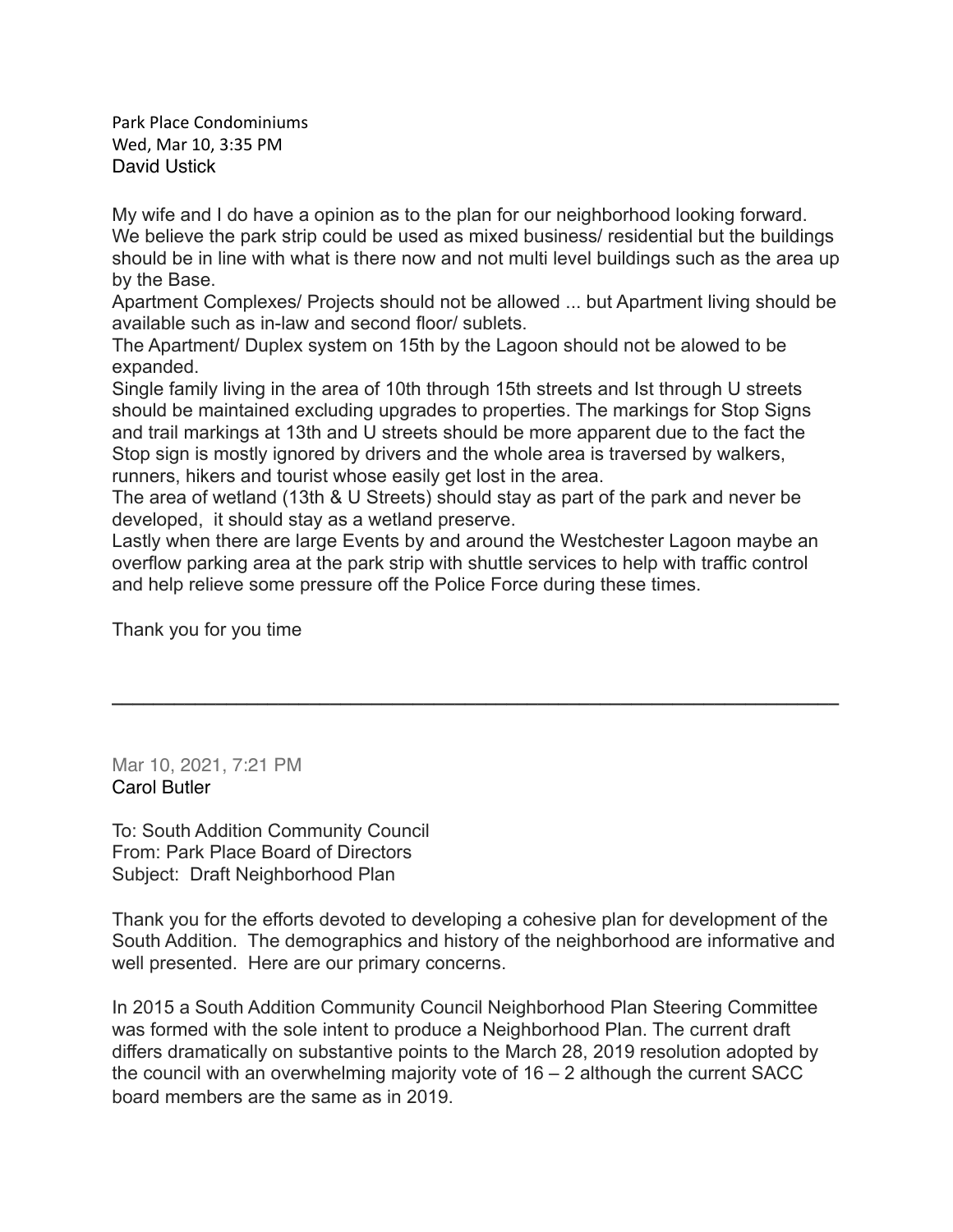How did this transpire?

The current draft proposes developing the area north of Park Place but provides insufficient detail other than "Neighborhood Centers." Commercial development raises concerns of increased density, more traffic, noise, building height and the need for additional parking as well as duplication of existing services. We strongly oppose marijuana or liquor stores to this development. Are they part of the plan?

Another recommendation is to rezone parts of South Addition to R4A which allows up to 90-foot buildings thereby substantially changing the character of this historic area and decimating a largely residential area.

It appears that recommendations have been amended without community input and discussion in an open and transparent public process. An explanation is needed especially as a courtesy to the dozens of volunteers who devoted time and talents to this effort.

Personal interests oftentimes supersede what is best for a neighborhood. Let this not be the case here.

**\_\_\_\_\_\_\_\_\_\_\_\_\_\_\_\_\_\_\_\_\_\_\_\_\_\_\_\_\_\_\_\_\_\_\_\_\_\_\_\_\_\_\_\_\_\_\_\_\_\_\_\_\_\_\_\_\_\_\_\_\_\_\_\_**

Thank you.

Carol Butler, President Park Place Board of Directors

March 11, 2021 12:41 PM Rachel Mills

to SouthAdditionPlan

Hello. I live downtown and would like to see small single family homes instead of large box houses like the one on 10th and denali. They are ugly and ruin the character of downtown. South addition should stay small. I hope that will help my cordova neighborhood keep its character as well.

**\_\_\_\_\_\_\_\_\_\_\_\_\_\_\_\_\_\_\_\_\_\_\_\_\_\_\_\_\_\_\_\_\_\_\_\_\_\_\_\_\_\_\_\_\_\_\_\_\_\_\_\_\_\_\_\_\_\_\_\_\_\_\_\_\_\_\_\_\_\_**

Thanks, Ravhe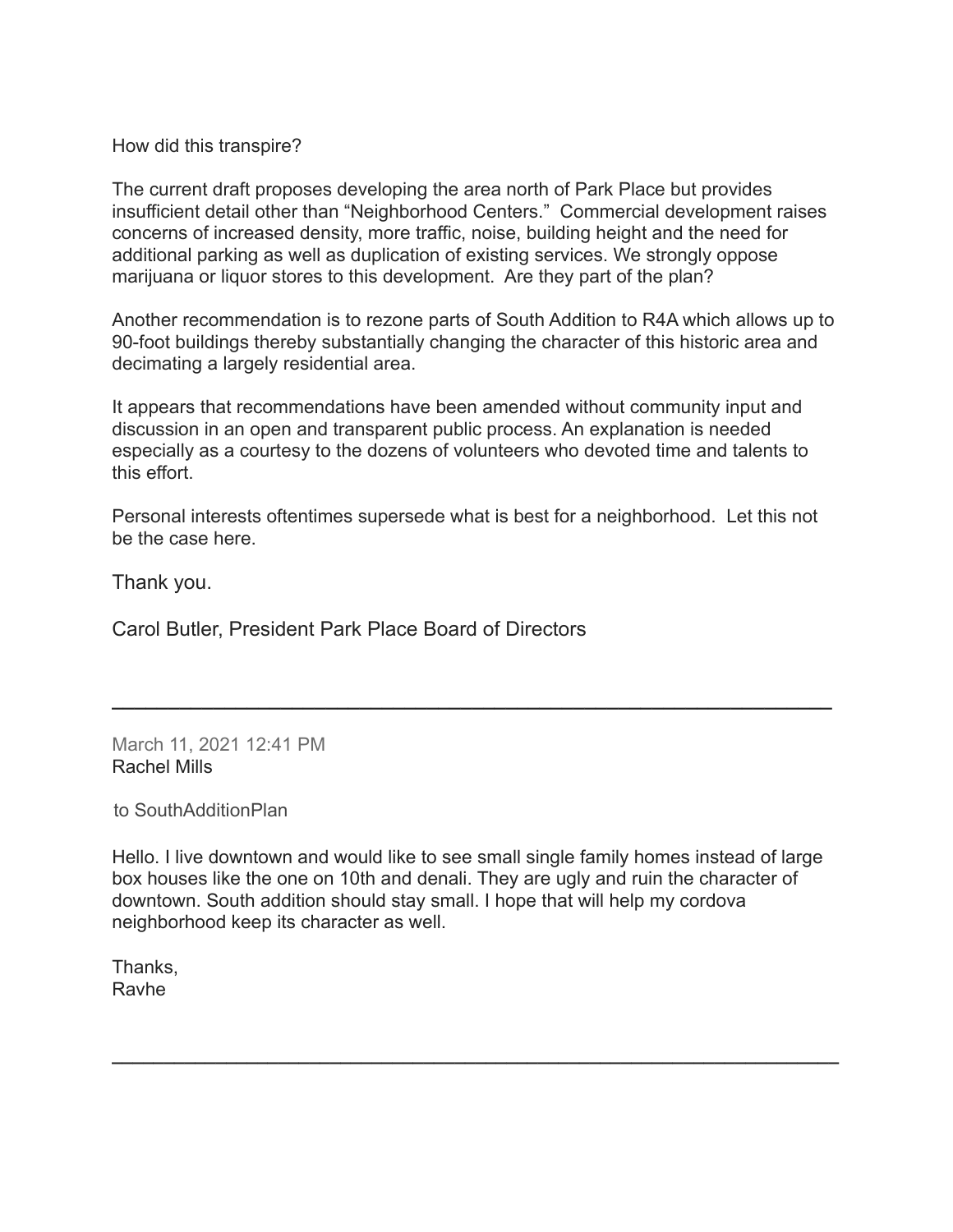March 11, 2021 1:05 PM Jim Richardson

My name is Jim Richardson. I live in Rogers Park and am a frequent visitor to South Addition (via the Chester Creek Trail).

My comments below relate to the unrealistic future population growth data presented and summarized on the table on page 35. The source is listed as Anchorage Growth Forecasts 2015-2040. These population forecasts for the Municipality of Anchorage are based on outdated data and do not reflect current or likely trends in the economy of Anchorage and the population trends that are most likely to occur in the near-term future.

The basis for these future population forecasts represented in Table 35 do not account for:

(a) The steady decline in the population in Anchorage from 2013 to the present (source: Alaska Department of Labor). There is no logical reason to assume that the recent trend will reverse in the near-term future.

(b) The overall decline in total federal expenditures in Alaska in recent years that are a crucial component of the economy of Anchorage and the rest of Alaska.

(c) The loss of a large portion of State oil revenues that resulted from State legislative decisions in 2014. This date marked a large structural change in Alaska's (and Anchorage's) economy and fiscal future. The revenues to the State from oil that have been foregone since 2014 have not been replaced from any other sources.

(d) The Municipality of Anchorage, due to the diminishing economy in recent years, has lost a large number of jobs (e.g. BP Oil, decline in UAA, loss of many small businesses, etc. The Municipality has not addressed if, how and when these job losses might be reversed.

(e) There are no factors current apparent that will change the trends of declining Alaska/Anchorage populations and the diminishing economy of the State.

(f) The economic job losses and dislocation from covid-19 regulations and conditions have greatly exacerbated Municipality of Anchorage job and income losses over the past year. At this point, the likelihood and timing of any recovery is uncertain. This will result in additional downward pressure on the economy and populations in future years.

By misrepresenting expectations for both community growth and economic growth for the Municipality of Anchorage, the Neighborhood Plan anchors future expectations on economic conditions and population growth (including future demand for housing) that is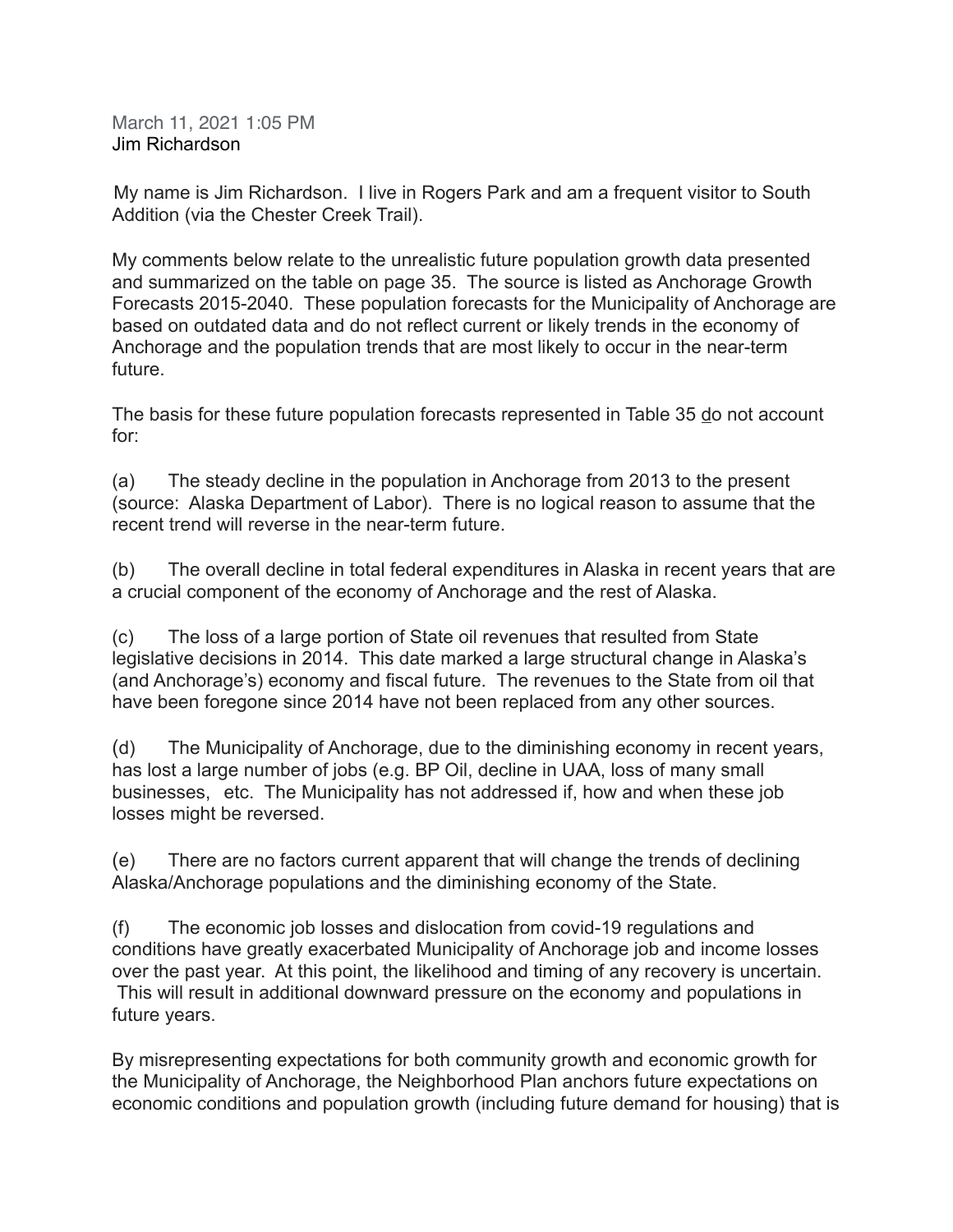unrealistic. The Municipality of Anchorage is well aware of this shortcoming, but chooses not to recognize the actual current and most likely future conditions for the Municipality.

Thank you for the opportunity to comment on the South Addition Neighborhood Plan. Jim Richardson

**\_\_\_\_\_\_\_\_\_\_\_\_\_\_\_\_\_\_\_\_\_\_\_\_\_\_\_\_\_\_\_\_\_\_\_\_\_\_\_\_\_\_\_\_\_\_\_\_\_\_\_\_\_\_\_\_\_\_\_\_\_\_\_\_\_\_\_\_\_\_**

March 11, 2021 2:11 PM Lisa J. Seifert

to SouthAdditionPlan

Hello, I am in fairview and feel that the south edition plans effect my neighborhood also. Those big box 3 story condos are Ugly and they block light and sight. Please do not let any more be built without community input. Keep it to 2 stories. Also those Tiny homes on Cordova & 11th are nice but leave no green space. In the future green space should be mandatory in building codes they should have not let them be packed in so tight there should have had only 4 built.

 The big gray box on 10th between cordova & Denali has no green space. The Garage faces the street and looks ugly. Construction should be limited. Lisa

**\_\_\_\_\_\_\_\_\_\_\_\_\_\_\_\_\_\_\_\_\_\_\_\_\_\_\_\_\_\_\_\_\_\_\_\_\_\_\_\_\_\_\_\_\_\_\_\_\_\_\_\_\_\_\_\_\_\_\_\_\_\_\_\_\_\_\_\_\_\_**

March 11, 2021 6:41 PM Mara Carnahan

Dear SA Neighborhood Plan Committee:

I want to begin by thanking the many volunteers for countless hours dedicated over many years to the creation of the draft South Addition Neighborhood Plan. And to the residents who have been advocating for livable and healthy neighborhoods decades before development of the SANP I am also thankful. Your service to our neighborhood is greatly appreciated.

I recognize the challenge of gaining public engagement and participation in planning efforts like this one. However, rigorous neighborhood participation is critical to the ultimate success of the Plan. If we do not engage our neighbors throughout this planning process, there will be opposition as the Plan progresses through the approval process which will slow or stop its advancement.

I believe SA would benefit from professional facilitation by an unbiased facilitator to help residents engage in healthy and rigorous discussion about the future of our neighborhood.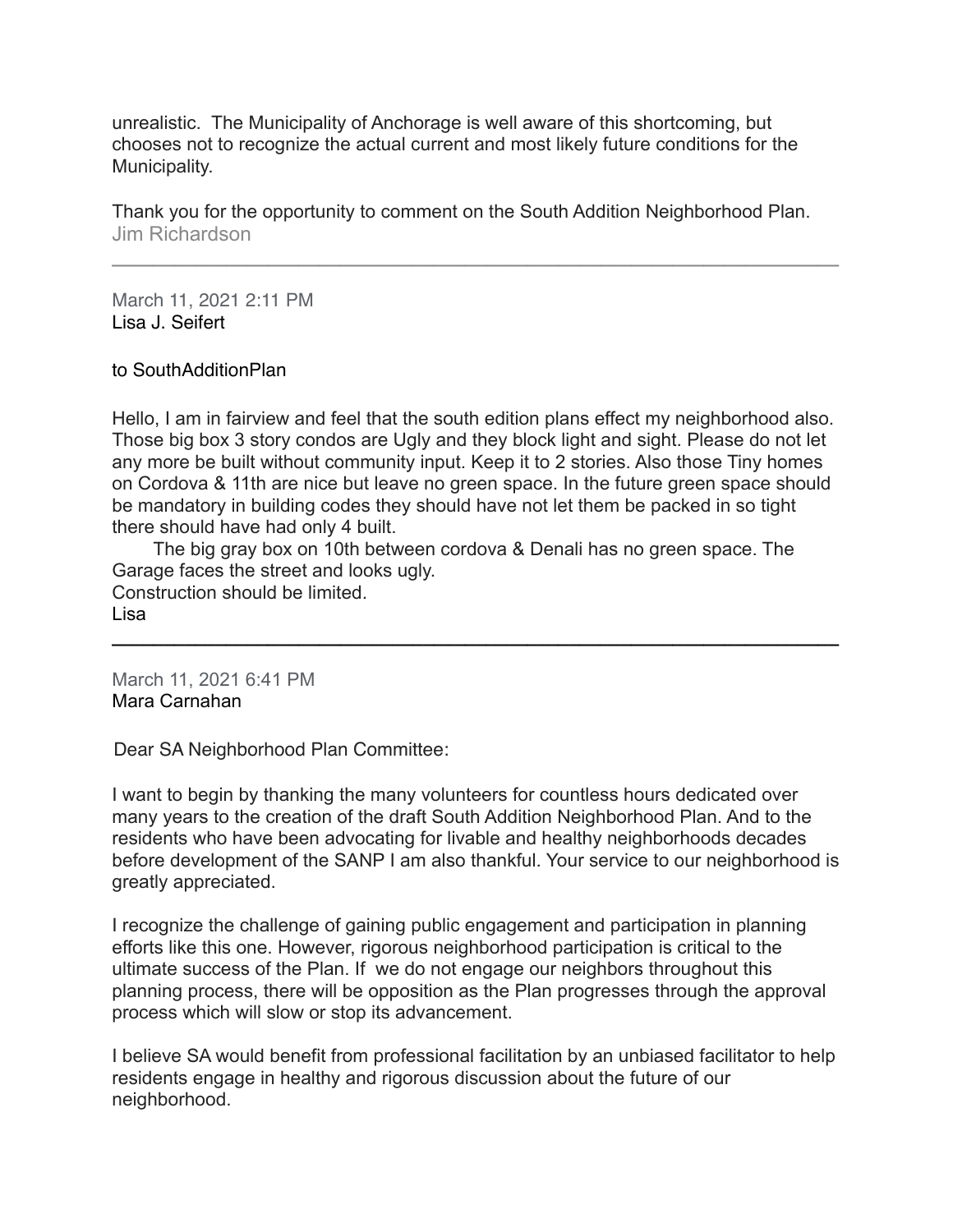Neighborhood plans are complicated and require a certain level of comfort and knowledge of the municipal planning processes to understand. I believe SACC should endeavor to educate and engage neighbors on the particular complexities around zoning, Title 21 development specifications, winter design, etc. I would imagine most neighbors are not aware of the current zoning of their parcel, nor the development allowed under current municipal code.

I have loved living in South Addition for more than 30 years. Like I have heard so many of my neighbors declare, I too love the walkability offered by our sidewalks, our historic character, the one to two story buildings that preserve access to sunlight, beautiful mature trees, large setbacks from the street, alley access for vehicles and parking, proximity to the downtown business district and its commercial amenities, proximity to the Delaney Park Strip and Westchester Lagoon recreation areas and access to our amazing trail system. I passionately believe all of these characteristics should be protected by our neighborhood plan.

During a well-attended community gathering at Inlet View school several years ago, I heard my neighbors celebrate these and other wonderful characteristics of our beloved neighborhood. Please be sure to refer to that well-documented meeting in the creation of the Plan.

In particular, I would like the Plan to protect:

- restriction of height of development to no more than two stories. Recent development of three story plus stairwell housing has cast dramatic shadows on surrounding parcels, including shading the Park Strip for months during the winter.
- historic character and scale of SA. I am not opposed to smaller scale higher density development, but urge design standards to help the developments "fit in" to the neighborhood and respect the existing scale of surrounding homes.
- the use of alleys for vehicle access to parcels to prevent additional curb cuts/ driveways on sidewalks.
- the requirement to provide on-site parking for parcel residents. Anchorage is a winter community, and when cars are forced to park on the street, it prevents safe and prompt snow removal causing hazards for pedestrians and drivers alike. Many of us love to walk and bike, especially during the summer months. Every passionate walkers/bikers I know also own a vehicle to facilitate running of errands and excursions to the wonders that surround our great city. If we do not plan ahead to accommodate parking, we are creating potential conflict with neighbors and parking crises experienced by other cities who did not adequately plan for parking on-site.
- access to sunlight for all parcels to facilitate use of solar panels and growth of gardens to enhance food security and the beauty of our neighborhood.
- walkability/bikability by ensuring sidewalks are protected, bike lanes encouraged and traffic calmed by design.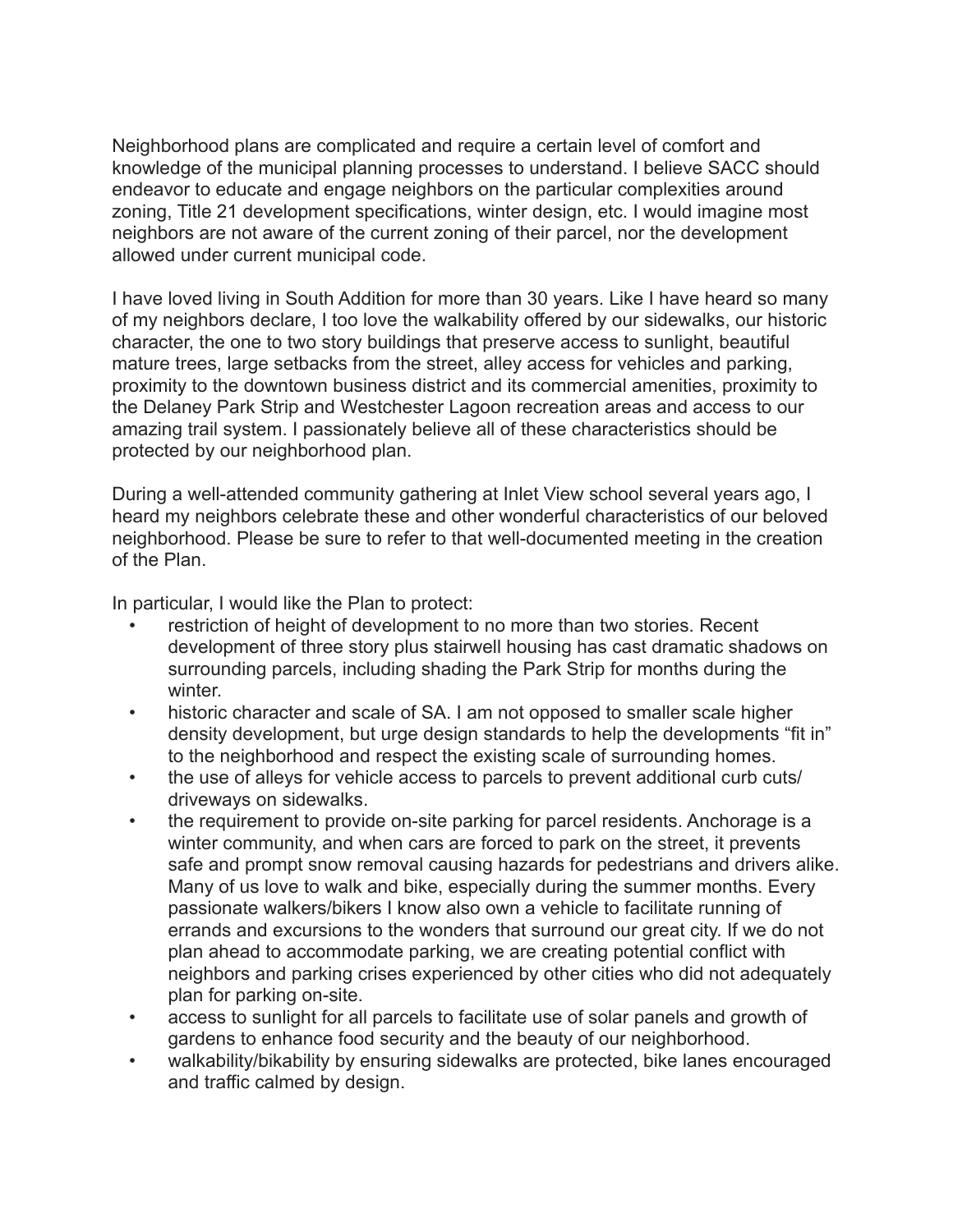I support the Plan's efforts to continue alley use, year-round walkability, and alternative energy like solar panels. I also support ADUs, as long as development standards require the scale of the ADU to fit with the existing home and on-site parking is required.

I oppose Table 9, 2.4 to reduce on-site parking requirements for the reasons stated above. This is a critical issue that needs to be taken very seriously. Municipal code prohibits overnight parking on city streets for a reason. The municipality retains the right to remove vehicles from city streets to preserve year-round access and safety. When we built our home twenty years ago, we were required to provide three parking spots. As a one car family, I found the requirement over-zealous. I couldn't imagine needing three parking spots. I was informed by a planner city streets are a shared community resource and it it not fair to allow one homeowner to utilize an unfair portion of that resource. Hence the requirement for three parking spots on our parcel. As our family grew, so did our need for on-site parking and I am grateful for the Municipality's foresight that prepared our home for parking needs we couldn't imagine 20 years ago.

I oppose section 8.3: Encourage small-scale commercial development

I do not support additional commercial development at this time in South Addition. Our neighbors in the Downtown Business District and Fairview have long-standing neighborhood plans encouraging commercial development in the downtown core and along the Gambell Corridor. SACC has long supported these plans. We should continue to support their efforts, not compete with them by opening South Addition up to additional commercial development. In addition, any proposal to increase commercial development in South Addition should be thoroughly discussed and vetted by the SA community. In particular, neighbors adjacent to any proposed new commercial development deserve to be contacted and engaged in the discussion.

I recognize the need for increased affordable housing in Anchorage.Over the years, there has been discussion of increasing density in South Addition to allow for the development of affordable housing close to downtown. The cost of land in South Addition and the market for high-end homes in this area will prevent the development of affordable housing in South Addition. Almost all development in recent years has been high end single family homes or high end townhomes. Even a Cook Inlet Housing project in our neighborhood became corporate rentals instead of community rentals.

 $\mathcal{L}_\text{max} = \mathcal{L}_\text{max} = \mathcal{L}_\text{max} = \mathcal{L}_\text{max} = \mathcal{L}_\text{max} = \mathcal{L}_\text{max} = \mathcal{L}_\text{max} = \mathcal{L}_\text{max} = \mathcal{L}_\text{max} = \mathcal{L}_\text{max} = \mathcal{L}_\text{max} = \mathcal{L}_\text{max} = \mathcal{L}_\text{max} = \mathcal{L}_\text{max} = \mathcal{L}_\text{max} = \mathcal{L}_\text{max} = \mathcal{L}_\text{max} = \mathcal{L}_\text{max} = \mathcal{$ 

I am so grateful to all of my neighbors engaged in this process. I look forward to continued welcoming, transparent conversation about the future of our beloved neighborhood.

Thank you for your time.

Respectfully, Mara Carnahan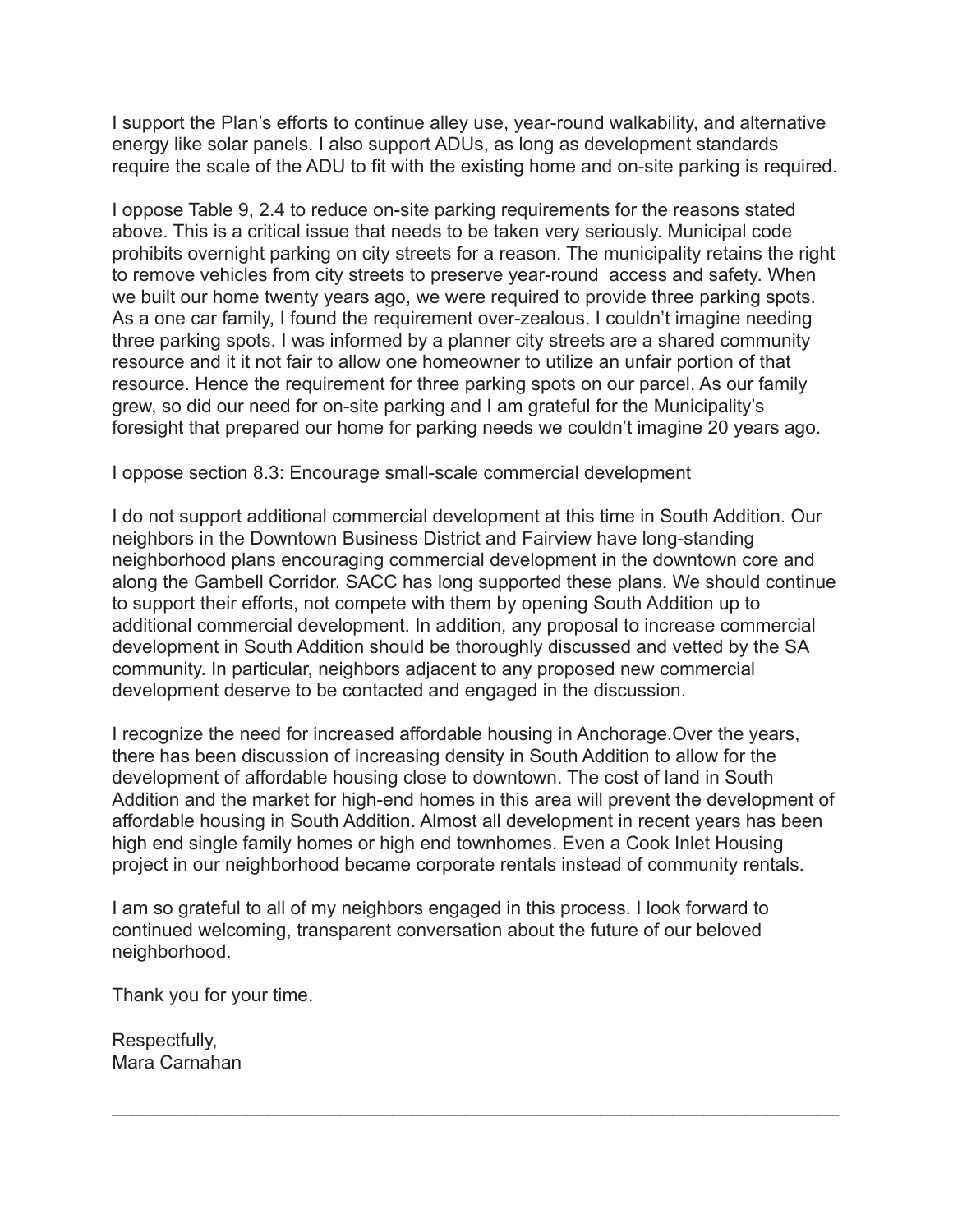March 11, 2021 6:57 PM Cheryl Richardson

South Addition Community Council's Executive Committee overreached their authority when they dismissed the South Addition Neighborhood Plan Steering Committee and took over preparation of the Neighborhood Plan in fall 2018.

Even worse, they wrongly stopped the Neighborhood Plan Committee from conducting its third public meeting that was designed to present sub-Committee Reports and collect opinion from the greater council membership. The results of that meeting would have paved the way for a third party, a contractor, to come in and produce a draft Neighborhood Plan.

Over two years later, the Executive Committee does not yet demonstrate that it understands how much public process and technical work is still needed to produce a Neighborhood Plan. There is no evidence that the Executive Committee reads or relies upon the years of zoning resolutions produced by its hard working volunteer members to protect South Addition's character, or the formal planning agreements South Addition made with the Anchorage Assembly.

Developers continue to demand ever taller and bulkier buildings that overwhelm the historic character of this still-desirable neighborhood. But the neighborhood is being left defenseless, without organized community council responses.

This Executive Committee should resign, and open the way for new leadership to reestablish South Addition's traditionally open communications and focus on defending our previously enviable neighborhood character.

**\_\_\_\_\_\_\_\_\_\_\_\_\_\_\_\_\_\_\_\_\_\_\_\_\_\_\_\_\_\_\_\_\_\_\_\_\_\_\_\_\_\_\_\_\_\_\_\_\_\_\_\_\_\_\_\_\_\_\_\_\_\_\_\_\_\_\_\_\_\_**

March 11, 2021, 10:11 PM David Evans

Hello,

My sister and I are co-owners of 1100 "I" Street in South Addition. Please include the following comments from me on the draft South Addition Neighborhood Plan in the public record. Please be sure that the format (numbering, bold text, indentation, italics, etc.) of my comments in the public record matches the format in this email, and please ensure that the photograph in my comments is included in the public record, at a legible scale.

## **Regarding Section 8.2 – Encourage Accessory Dwelling Units**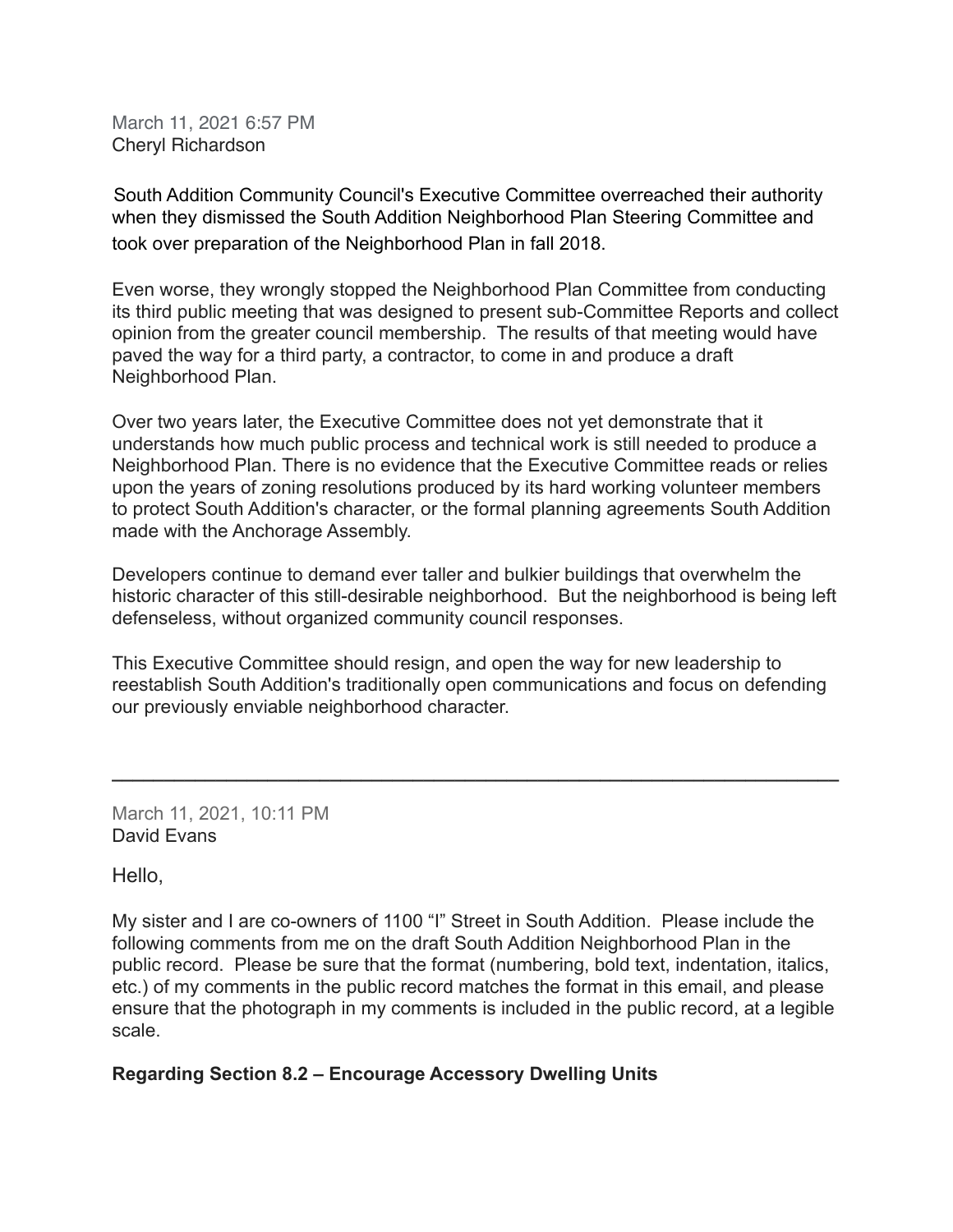1. Please fix the grammar problem in the third paragraph: "…should meet the following one of the criteria:" should probably be "…should meet the following criteria:"

2. Please add the following paragraph and photograph before the paragraph on page 51 that begins "Figure 13 provides a map…":

*However, compliance with Municipal design requirements does not ensure that an ADU will be a "good neighbor." A recently constructed detached ADU in Rogers Park (see Figure xxx) illustrates some of the problems that can arise from a code-compliant but insensitively designed structure: it is completely out-ofcharacter and scale, dramatically shades neighboring yards, and balcony and window placements violate neighbor's backyard privacy. To avoid such issues, the South Addition Community Council advocates for construction of more ADUs in its council area, provided that they are designed to be sensitive to adjacent owners and not infringe on their solar access and privacy.*



3. Please append the following to the first sentence of the first paragraph of Section 8.2: "…provided they are designed to not infringe on neighbor's solar access or privacy."

**\_\_\_\_\_\_\_\_\_\_\_\_\_\_\_\_\_\_\_\_\_\_\_\_\_\_\_\_\_\_\_\_\_\_\_\_\_\_\_\_\_\_\_\_\_\_\_\_\_\_\_\_\_\_\_\_\_\_\_\_\_\_\_\_\_\_\_\_\_\_**

I would appreciate a quick reply letting me know you received this.

Thank you, David Evans 1100 "I" Street co-owner